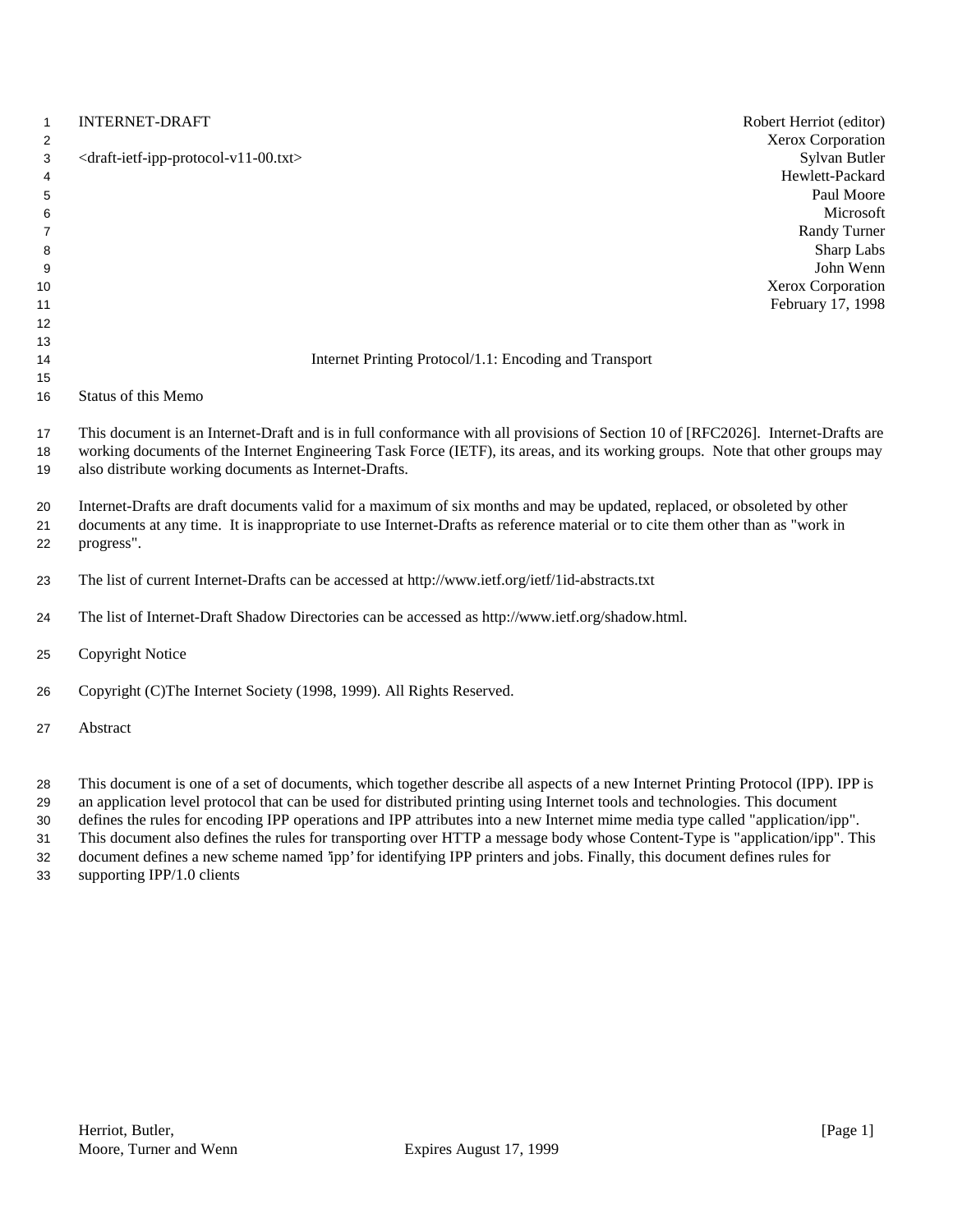The full set of IPP documents includes:

- Design Goals for an Internet Printing Protocol [ipp-req]
- Rationale for the Structure and Model and Protocol for the Internet Printing Protocol [ipp-rat]
- Internet Printing Protocol/1.1: Model and Semantics [ipp-mod]
- Internet Printing Protocol/1.1: Encoding and Transport (this document)
- Internet Printing Protocol/1.1: Implementer's Guide [ipp-iig]
- Mapping between LPD and IPP Protocols [ipp-lpd]

The document, "Design Goals for an Internet Printing Protocol", takes a broad look at distributed printing functionality, and it

enumerates real-life scenarios that help to clarify the features that need to be included in a printing protocol for the Internet. It

identifies requirements for three types of users: end users, operators, and administrators. It calls out a subset of end user

requirements that are satisfied in IPP/1.1. Operator and administrator requirements are out of scope for version 1.1.

 The document, "Rationale for the Structure and Model and Protocol for the Internet Printing Protocol", describes IPP from a high level view, defines a roadmap for the various documents that form the suite of IPP specifications, and gives background and rationale for the IETF working group's major decisions.

 The document, "Internet Printing Protocol/1.1: Model and Semantics", describes a simplified model with abstract objects, their attributes, and their operations that are independent of encoding and transport. It introduces a Printer and a Job object. The Job object optionally supports multiple documents per Job. It also addresses security, internationalization, and directory issues.

 The document "Internet Printing Protocol/1.1: Implementer's Guide", gives advice to implementers of IPP clients and IPP objects.

 The document "Mapping between LPD and IPP Protocols" gives some advice to implementers of gateways between IPP and LPD (Line Printer Daemon) implementations.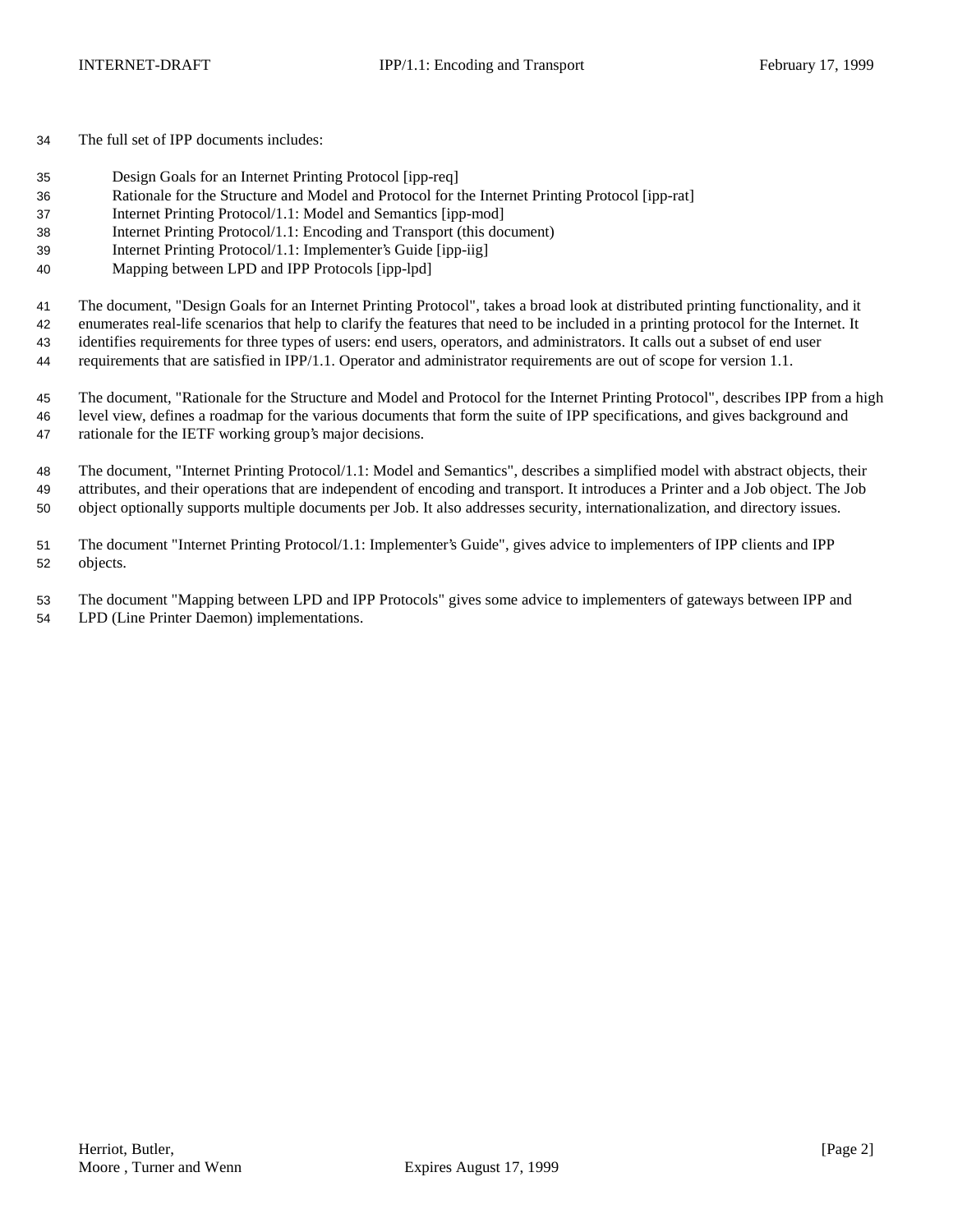| ۹            | ۹       |
|--------------|---------|
|              | I       |
| I<br>×<br>۰. | I<br>۰. |

### Table of Contents

| 2.<br>57<br>$\mathcal{E}$<br>58<br>3.1<br>59<br>3.2<br>60<br>3.3<br>61<br>3.4<br>62<br>3.5<br>63<br>3.6<br>64<br>3.7<br>65<br>66<br>67<br>3.8<br>68<br>3.9<br>69<br>70<br>71<br>72<br>4.<br>73<br>5.<br>74<br>6.<br>75<br>7.<br>76<br>7.1<br>77<br>8.<br>78<br>9.<br>79<br>10.<br>80<br>11.<br>81<br>82<br>83<br>84<br>85<br>86<br>87<br>88<br>89<br>12.<br>90<br>13.<br>91 | 56 | 1. |  |
|-----------------------------------------------------------------------------------------------------------------------------------------------------------------------------------------------------------------------------------------------------------------------------------------------------------------------------------------------------------------------------|----|----|--|
|                                                                                                                                                                                                                                                                                                                                                                             |    |    |  |
|                                                                                                                                                                                                                                                                                                                                                                             |    |    |  |
|                                                                                                                                                                                                                                                                                                                                                                             |    |    |  |
|                                                                                                                                                                                                                                                                                                                                                                             |    |    |  |
|                                                                                                                                                                                                                                                                                                                                                                             |    |    |  |
|                                                                                                                                                                                                                                                                                                                                                                             |    |    |  |
|                                                                                                                                                                                                                                                                                                                                                                             |    |    |  |
|                                                                                                                                                                                                                                                                                                                                                                             |    |    |  |
|                                                                                                                                                                                                                                                                                                                                                                             |    |    |  |
|                                                                                                                                                                                                                                                                                                                                                                             |    |    |  |
|                                                                                                                                                                                                                                                                                                                                                                             |    |    |  |
|                                                                                                                                                                                                                                                                                                                                                                             |    |    |  |
|                                                                                                                                                                                                                                                                                                                                                                             |    |    |  |
|                                                                                                                                                                                                                                                                                                                                                                             |    |    |  |
|                                                                                                                                                                                                                                                                                                                                                                             |    |    |  |
|                                                                                                                                                                                                                                                                                                                                                                             |    |    |  |
|                                                                                                                                                                                                                                                                                                                                                                             |    |    |  |
|                                                                                                                                                                                                                                                                                                                                                                             |    |    |  |
|                                                                                                                                                                                                                                                                                                                                                                             |    |    |  |
|                                                                                                                                                                                                                                                                                                                                                                             |    |    |  |
|                                                                                                                                                                                                                                                                                                                                                                             |    |    |  |
|                                                                                                                                                                                                                                                                                                                                                                             |    |    |  |
|                                                                                                                                                                                                                                                                                                                                                                             |    |    |  |
|                                                                                                                                                                                                                                                                                                                                                                             |    |    |  |
|                                                                                                                                                                                                                                                                                                                                                                             |    |    |  |
|                                                                                                                                                                                                                                                                                                                                                                             |    |    |  |
|                                                                                                                                                                                                                                                                                                                                                                             |    |    |  |
|                                                                                                                                                                                                                                                                                                                                                                             |    |    |  |
|                                                                                                                                                                                                                                                                                                                                                                             |    |    |  |
|                                                                                                                                                                                                                                                                                                                                                                             |    |    |  |
|                                                                                                                                                                                                                                                                                                                                                                             |    |    |  |
|                                                                                                                                                                                                                                                                                                                                                                             |    |    |  |
|                                                                                                                                                                                                                                                                                                                                                                             |    |    |  |
|                                                                                                                                                                                                                                                                                                                                                                             |    |    |  |
|                                                                                                                                                                                                                                                                                                                                                                             |    |    |  |
|                                                                                                                                                                                                                                                                                                                                                                             | 92 |    |  |

#### 1. Introduction 93

This document contains the rules for encoding IPP operations and describes two layers: the transport layer and the operation 94 95 layer.

The transport layer consists of an HTTP/1.1 request or response. RFC 2068 [rfc2068] describes HTTP/1.1. This document 96 specifies the HTTP headers that an IPP implementation supports. 97

The operation layer consists of a message body in an HTTP request or response. The document "Internet Printing Protocol/1.1: 98

Model and Semantics" [ipp-mod] defines the semantics of such a message body and the supported values. This document 99

100 specifies the encoding of an IPP operation. The aforementioned document [ipp-mod] is henceforth referred to as the "IPP model 101 document"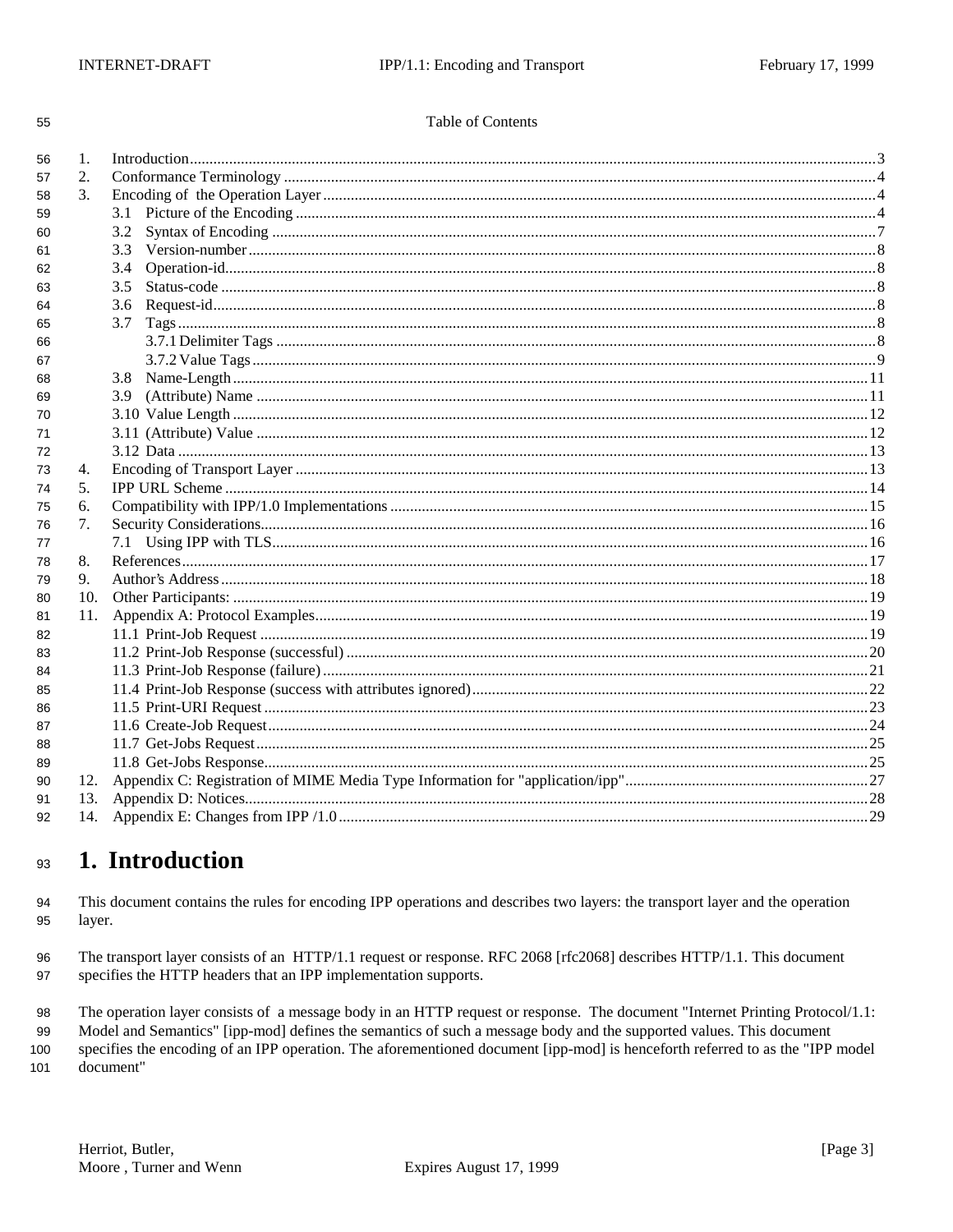# **2. Conformance Terminology**

 The key words "MUST", "MUST NOT", "REQUIRED", "SHOULD", "SHOULD NOT", "RECOMMENDED", "MAY", and "OPTIONAL" in this document are to be interpreted as described in RFC 2119 [rfc2119].

# **3. Encoding of the Operation Layer**

 The operation layer MUST contain a single operation request or operation response. Each request or response consists of a sequence of values and attribute groups. Attribute groups consist of a sequence of attributes each of which is a name and value. Names and values are ultimately sequences of octets

 The encoding consists of octets as the most primitive type. There are several types built from octets, but three important types are integers, character strings and octet strings, on which most other data types are built. Every character string in this encoding MUST be a sequence of characters where the characters are associated with some charset and some natural language. A character string MUST be in "reading order" with the first character in the value (according to reading order) being the first character in the encoding. A character string whose associated charset is US-ASCII whose associated natural language is US English is henceforth called a US-ASCII-STRING. A character string whose associated charset and natural language are specified in a request or response as described in the model document is henceforth called a LOCALIZED-STRING. An octet string MUST be in "IPP model document order" with the first octet in the value (according to the IPP model document order) being the first octet in the encoding Every integer in this encoding MUST be encoded as a signed integer using two's-complement binary encoding with big-endian format (also known as "network order" and "most significant byte first"). The number of octets for an integer MUST be 1, 2 or 4, depending on usage in the protocol. Such one-octet integers, henceforth called SIGNED-BYTE, are used for the version-number and tag fields. Such two-byte integers, henceforth called SIGNED-SHORT are used for the operation-id, status-code and length fields. Four byte integers, henceforth called SIGNED-INTEGER, are used for values fields and the sequence number.

- The following two sections present the operation layer in two ways
- 124 informally through pictures and description
- 125 formally through Augmented Backus-Naur Form (ABNF), as specified by RFC 2234 [rfc2234]

## **3.1 Picture of the Encoding**

The encoding for an operation request or response consists of: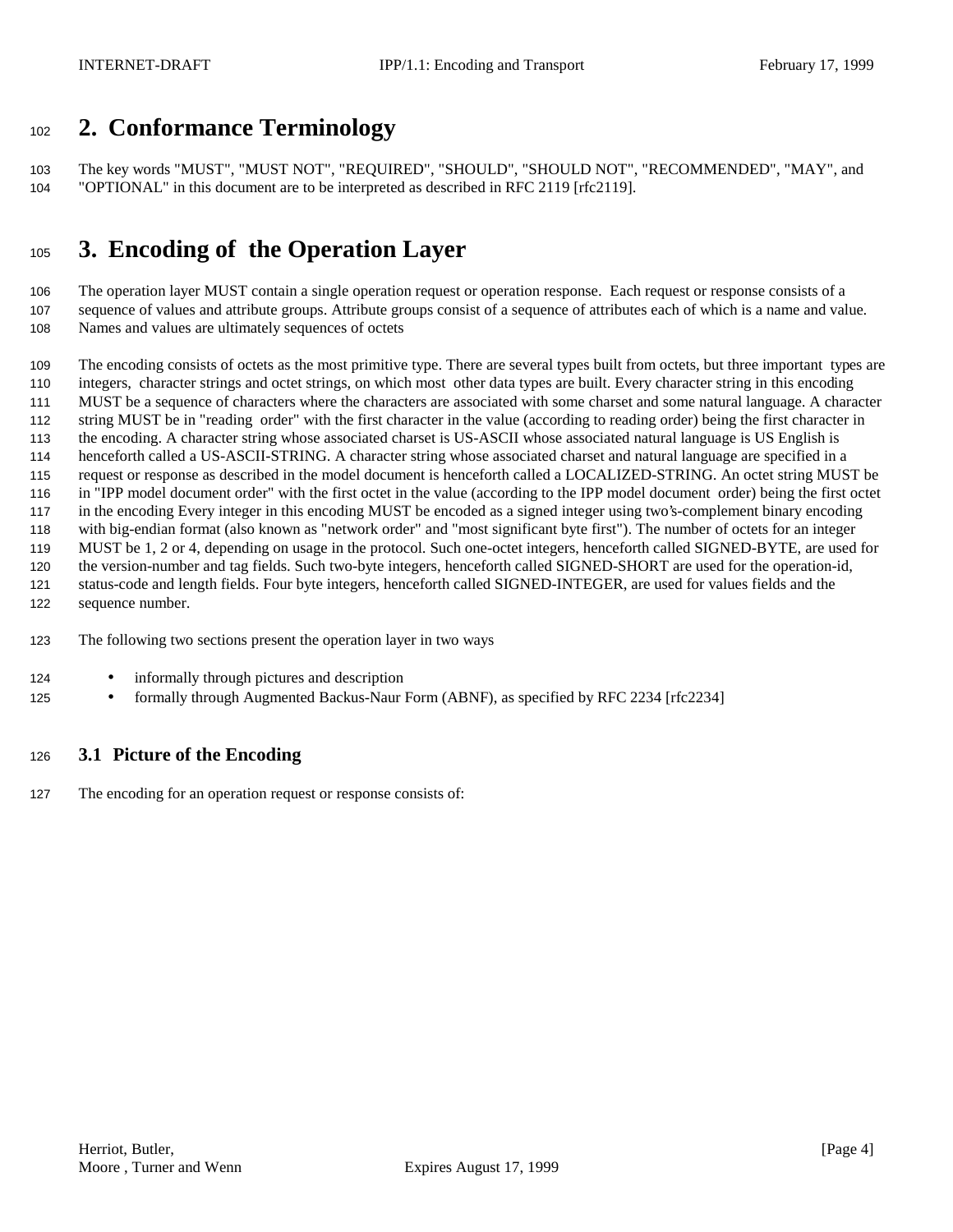| 128                      |                                                        |         |                    |
|--------------------------|--------------------------------------------------------|---------|--------------------|
| 129<br>130               | version-number                                         |         | 2 bytes - required |
| 131<br>132<br>133<br>134 | operation-id (request)<br>or<br>status-code (response) |         | 2 bytes - required |
| 135<br>136               | request-id                                             |         | 4 bytes - required |
| 137<br>138               | xxx-attributes-tag                                     | 1 byte  | $-0$ or more       |
| 139<br>140               | xxx-attribute-sequence                                 | n bytes |                    |
| 141<br>142               | end-of-attributes-tag                                  | 1 byte  | - required         |
| 143<br>144               | data                                                   |         | q bytes - optional |
|                          |                                                        |         |                    |

 The xxx-attributes-tag and xxx-attribute-sequence represents four different values of "xxx", namely, operation, job, printer and unsupported. The xxx-attributes-tag and an xxx-attribute-sequence represent attribute groups in the model document. The xxx-attributes-tag identifies the attribute group and the xxx-attribute-sequence contains the attributes.

 The expected sequence of xxx-attributes-tag and xxx-attribute-sequence is specified in the IPP model document for each operation request and operation response.

 A request or response SHOULD contain each xxx-attributes-tag defined for that request or response even if there are no attributes except for the unsupported-attributes-tag which SHOULD be present only if the unsupported-attribute-sequence is non-empty. A receiver of a request MUST be able to process as equivalent empty attribute groups:

- a) an xxx-attributes-tag with an empty xxx-attribute-sequence,
- b) an expected but missing xxx-attributes-tag.

 The data is omitted from some operations, but the end-of-attributes-tag is present even when the data is omitted. Note, the xxx- attributes-tags and end-of-attributes-tag are called 'delimiter-tags'. Note: the xxx-attribute-sequence, shown above may consist of 0 bytes, according to the rule below.

An xxx-attributes-sequence consists of zero or more compound-attributes.

| 159 |                    |                     |
|-----|--------------------|---------------------|
| 160 | compound-attribute | s bytes - 0 or more |
| 161 |                    |                     |

A compound-attribute consists of an attribute with a single value followed by zero or more additional values.

 Note: a 'compound-attribute' represents a single attribute in the model document. The 'additional value' syntax is for attributes with 2 or more values.

Each attribute consists of: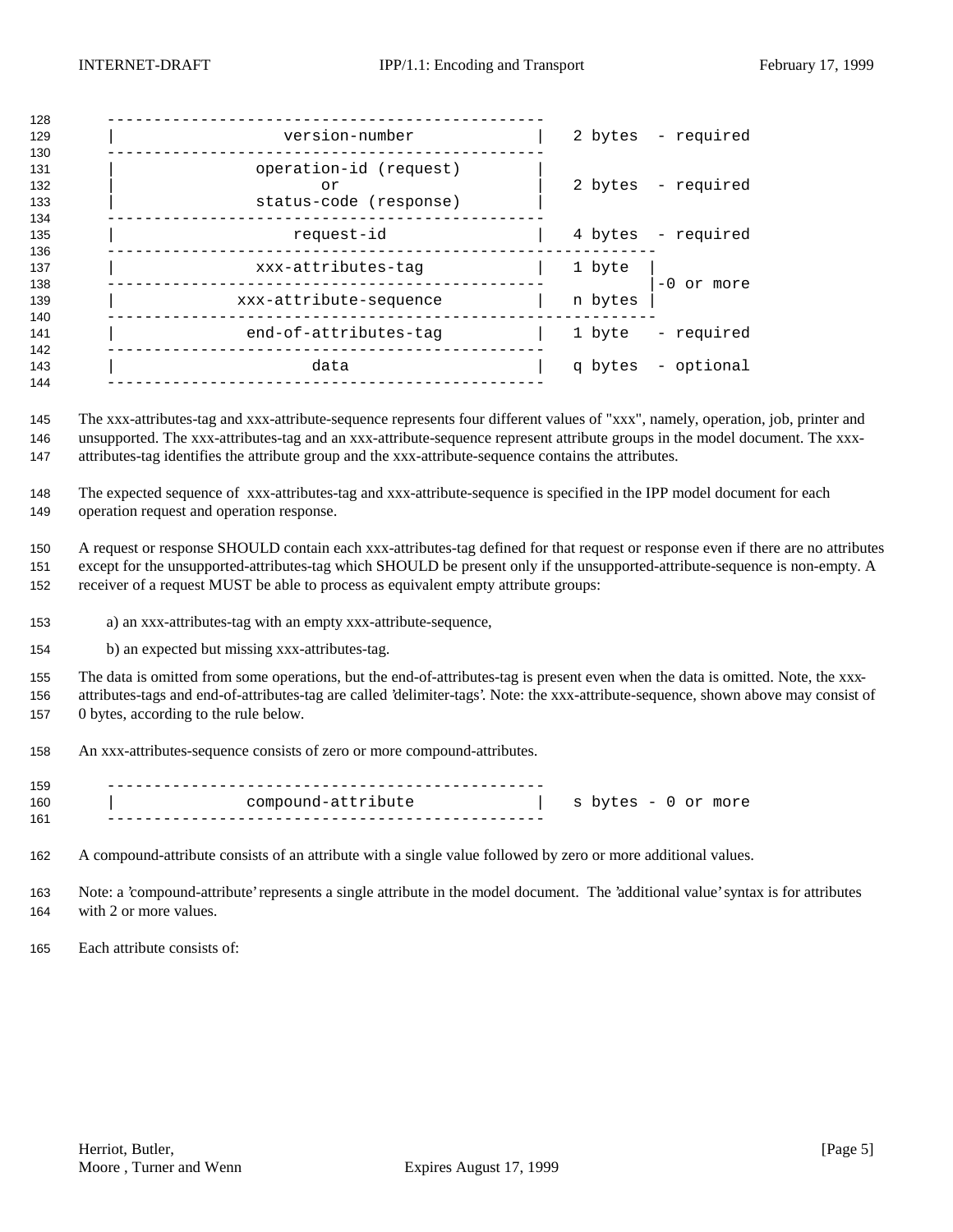| value-tag                                                                                                                                          |                           | 1 byte  |                    |
|----------------------------------------------------------------------------------------------------------------------------------------------------|---------------------------|---------|--------------------|
| name-length (value is u)                                                                                                                           |                           | 2 bytes |                    |
| _______________________________<br>name                                                                                                            |                           | u bytes |                    |
| value-length (value is v)                                                                                                                          |                           | 2 bytes |                    |
| ___________________________________<br>value                                                                                                       |                           | v bytes |                    |
| An additional value consists of:                                                                                                                   |                           |         |                    |
| ---------------------------------                                                                                                                  |                           |         |                    |
| value-tag                                                                                                                                          |                           | 1 byte  |                    |
| name-length (value is 0x0000)                                                                                                                      |                           | 2 bytes | $-0$ or more       |
|                                                                                                                                                    | value-length (value is w) | 2 bytes |                    |
|                                                                                                                                                    |                           |         |                    |
| value                                                                                                                                              |                           | w bytes |                    |
|                                                                                                                                                    |                           |         |                    |
| version-number                                                                                                                                     |                           |         | 2 bytes - required |
| operation-id (request)<br>or<br>status-code (response)                                                                                             |                           |         | 2 bytes - required |
| request-id                                                                                                                                         |                           |         | 4 bytes - required |
| tag (delimiter-tag or value-tag)                                                                                                                   |                           | 1 byte  |                    |
| empty or rest of attribute                                                                                                                         |                           | x bytes | $-0$ or more       |
| <u>_____________</u><br>end-of-attributes-tag                                                                                                      |                           | 2 bytes | required           |
| Note: an additional value is like an attribute whose name-length is 0.<br>From the standpoint of a parsing loop, the encoding consists of:<br>data |                           | y bytes | - optional         |

- attributes
- data
- 211 the remainder of a single attribute where the tag specifies the type of the value.

## **3.2 Syntax of Encoding**

 The syntax below is ABNF [rfc2234] except 'strings of literals' MUST be case sensitive. For example 'a' means lower case 'a' and not upper case 'A'. In addition, SIGNED-BYTE and SIGNED-SHORT fields are represented as '%x' values which show their range of values.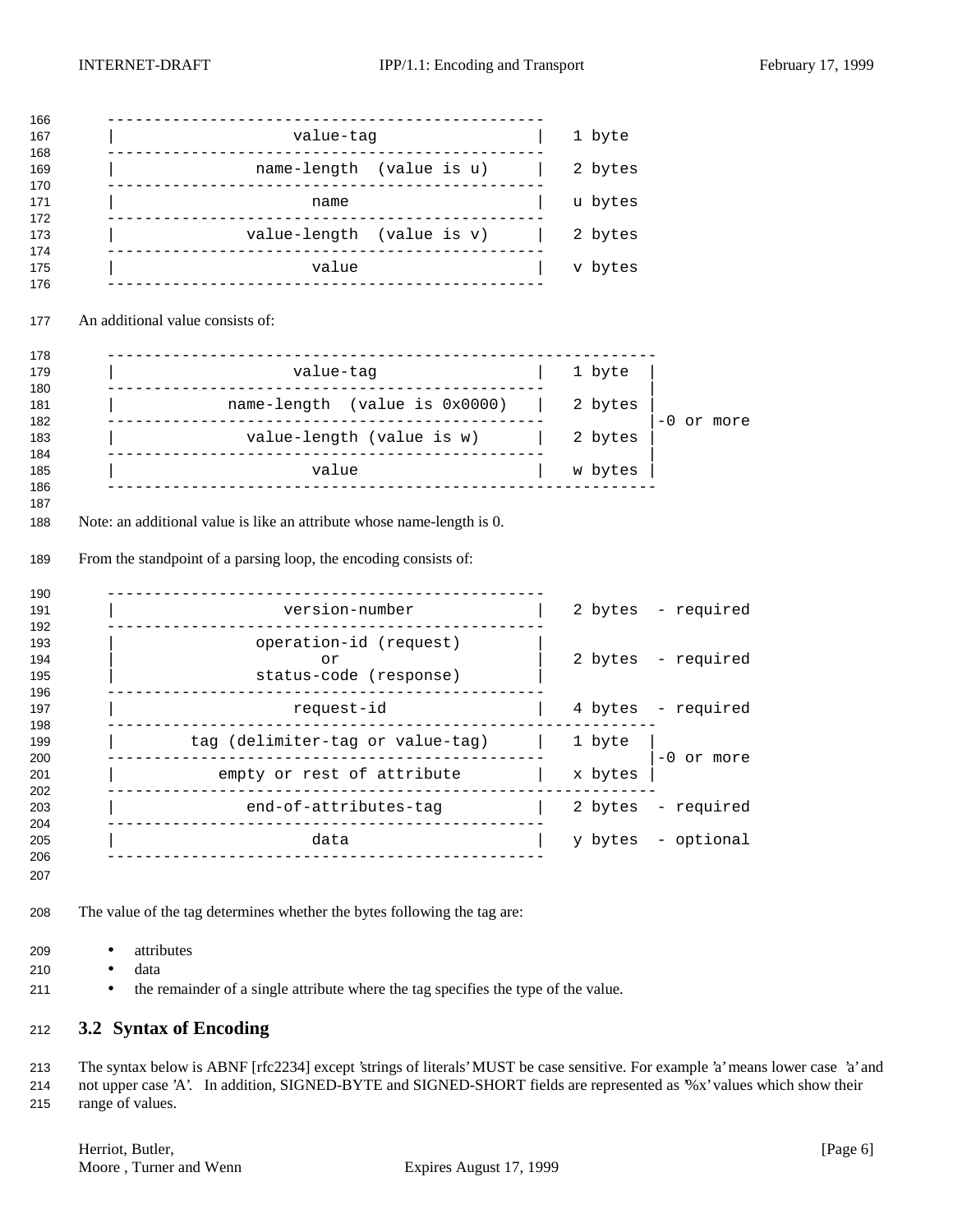| 216 | $ipp-message = ipp-request / ipp-response$                                          |                    |
|-----|-------------------------------------------------------------------------------------|--------------------|
| 217 | ipp-request = version-number operation-id request-id                                |                    |
| 218 | *(xxx-attributes-tag xxx-attribute-sequence) end-of-attributes-tag data             |                    |
| 219 | ipp-response = version-number status-code request-id                                |                    |
| 220 | *(xxx-attributes-tag xxx-attribute-sequence) end-of-attributes-tag data             |                    |
| 221 | $xxx$ -attribute-sequence = *compound-attribute                                     |                    |
| 222 |                                                                                     |                    |
| 223 | xxx-attributes-tag = operation-attributes-tag / job-attributes-tag /                |                    |
| 224 | printer-attributes-tag / unsupported-attributes-tag                                 |                    |
| 225 |                                                                                     |                    |
| 226 | $version-number = majorversion-number minor-version-number$                         |                    |
| 227 | major-version-number = $SIGNED-BYTE$ ; initially %d1                                |                    |
| 228 | $minor-version-number = SIGNED-BYTE$ ; initially %d0                                |                    |
| 229 |                                                                                     |                    |
| 230 | operation-id = SIGNED-SHORT ; mapping from model defined below                      |                    |
| 231 | status-code = SIGNED-SHORT ; mapping from model defined below                       |                    |
| 232 | request-id = SIGNED-INTEGER ; whose value is $> 0$                                  |                    |
| 233 |                                                                                     |                    |
| 234 | $compound-attribute = attribute * additional-values$                                |                    |
| 235 |                                                                                     |                    |
| 236 | attribute = value-tag name-length name value-length value                           |                    |
| 237 | $additional-values = value-tag zero-name-length value-length value$                 |                    |
| 238 |                                                                                     |                    |
| 239 | name-length = SIGNED-SHORT ; number of octets of 'name'                             |                    |
| 240 | name = LALPHA *(LALPHA / DIGIT / "-" / "_" / ".")                                   |                    |
| 241 | value-length = SIGNED-SHORT ; number of octets of 'value'                           |                    |
| 242 | $value = OCTET-STRING$                                                              |                    |
| 243 |                                                                                     |                    |
| 244 | $data = OCTET-STRING$                                                               |                    |
| 245 |                                                                                     |                    |
| 246 | zero-name-length = $%x00.00$                                                        | ; name-length of 0 |
| 247 | operation-attributes-tag = $%x01$                                                   | ; tag of 1         |
| 248 | job-attributes-tag<br>$=$ % x02                                                     | ; tag of 2         |
| 249 | printer-attributes-tag = $%x04$                                                     | ; tag of $4$       |
| 250 | unsupported- attributes-tag = $%x05$<br>; tag of $5$                                |                    |
| 251 | end-of-attributes-tag = $%x03$                                                      | ; tag of $3$       |
| 252 | value-tag = $%x10$ -FF                                                              |                    |
| 253 |                                                                                     |                    |
| 254 | $SIGNED-BYTE = BYTE$                                                                |                    |
| 255 | $SIGNED-SHORT = 2BYTE$                                                              |                    |
| 256 | $SIGNED-INTER = 4BYTE$                                                              |                    |
| 257 | $DIGIT = \%x30-39$ ; "0" to "9"                                                     |                    |
| 258 | LALPHA = $\%x61-7A$ ; "a" to "z"                                                    |                    |
| 259 | $BYTE = %x00-FF$                                                                    |                    |
| 260 | $OCTET-STRING = *BYTE$                                                              |                    |
| 261 |                                                                                     |                    |
| 262 | The syntax allows an xxx-attributes-tag to be present when the xxx-attribute-sequer |                    |

 The syntax allows an xxx-attributes-tag to be present when the xxx-attribute-sequence that follows is empty. The syntax is defined this way to allow for the response of Get-Jobs where no attributes are returned for some job-objects. Although it is RECOMMENDED that the sender not send an xxx-attributes-tag if there are no attributes (except in the Get-Jobs response just mentioned), the receiver MUST be able to decode such syntax.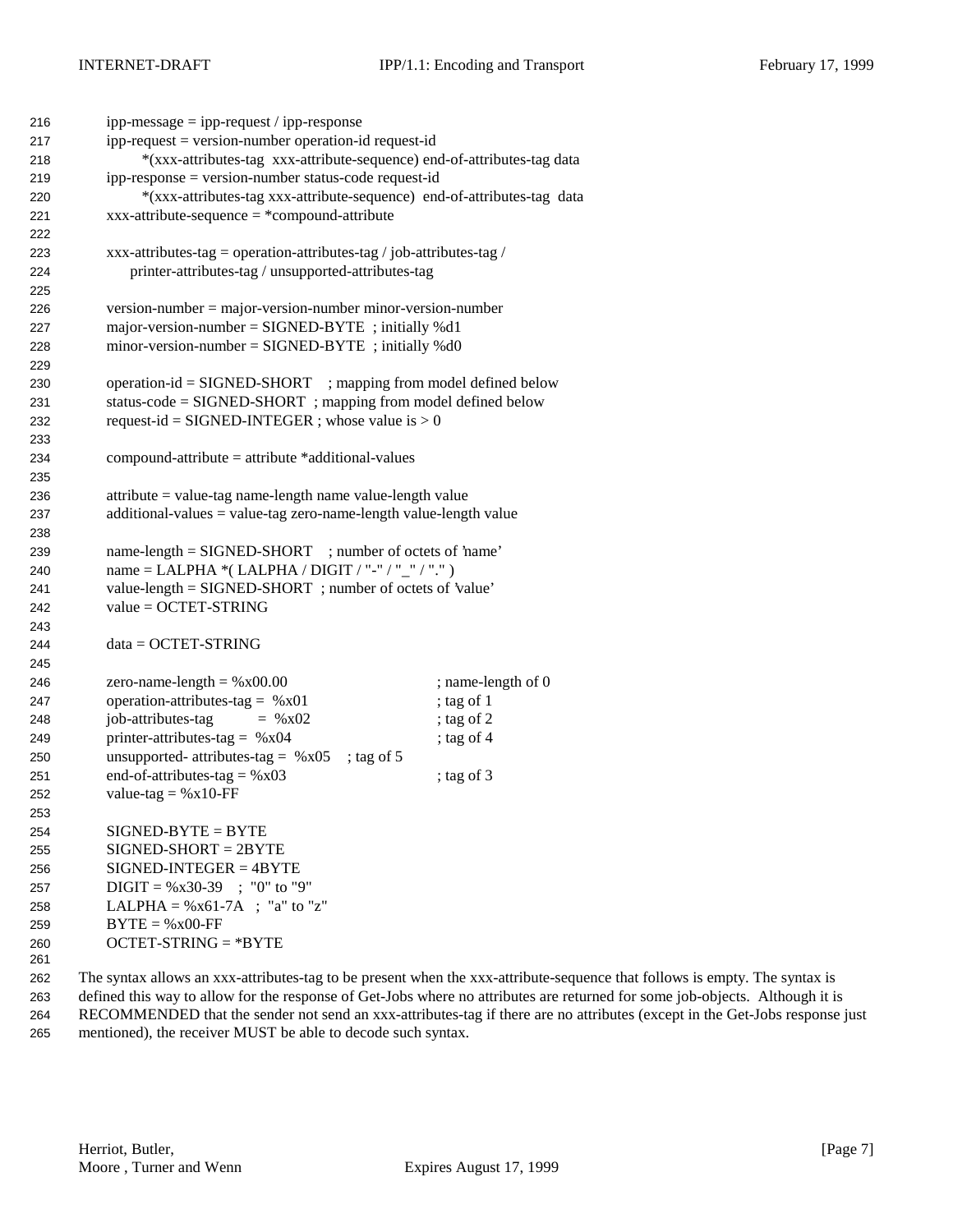### **3.3 Version-number**

 The version-number MUST consist of a major and minor version-number, each of which MUST be represented by a SIGNED-268 BYTE. The protocol described in this document MUST have a major version-number of  $1 (0x01)$  and a minor version-number of 269  $1 (0x01)$ . The ABNF for these two bytes MUST be %x01.01.

## **3.4 Operation-id**

 Operation-ids are defined as enums in the model document. An operation-ids enum value MUST be encoded as a SIGNED-SHORT.

Note: the values 0x4000 to 0xFFFF are reserved for private extensions.

#### **3.5 Status-code**

- Status-codes are defined as enums in the model document. A status-code enum value MUST be encoded as a SIGNED-SHORT.
- The status-code is an operation attribute in the model document. In the protocol, the status-code is in a special position, outside of the operation attributes.
- If an IPP status-code is returned, then the HTTP Status-Code MUST be 200 (successful-ok). With any other HTTP Status-Code value, the HTTP response MUST NOT contain an IPP message-body, and thus no IPP status-code is returned.

### **3.6 Request-id**

 The request-id allows a client to match a response with a request. This mechanism is unnecessary in HTTP, but may be useful when application/ipp entity bodies are used in another context.

 The request-id in a response MUST be the value of the request-id received in the corresponding request. A client can set the request-id in each request to a unique value or a constant value, such as 1, depending on what the client does with the request-id returned in the response. The value of the request-id MUST be greater than zero.

## **3.7 Tags**

- There are two kinds of tags:
- delimiter tags: delimit major sections of the protocol, namely attributes and data
- value tags: specify the type of each attribute value
- 3.7.1 Delimiter Tags
- The following table specifies the values for the delimiter tags:

| Tag Value (Hex) | <b>Delimiter</b>         |
|-----------------|--------------------------|
| 0x00            | reserved                 |
| 0x01            | operation-attributes-tag |
| 0x02            | job-attributes-tag       |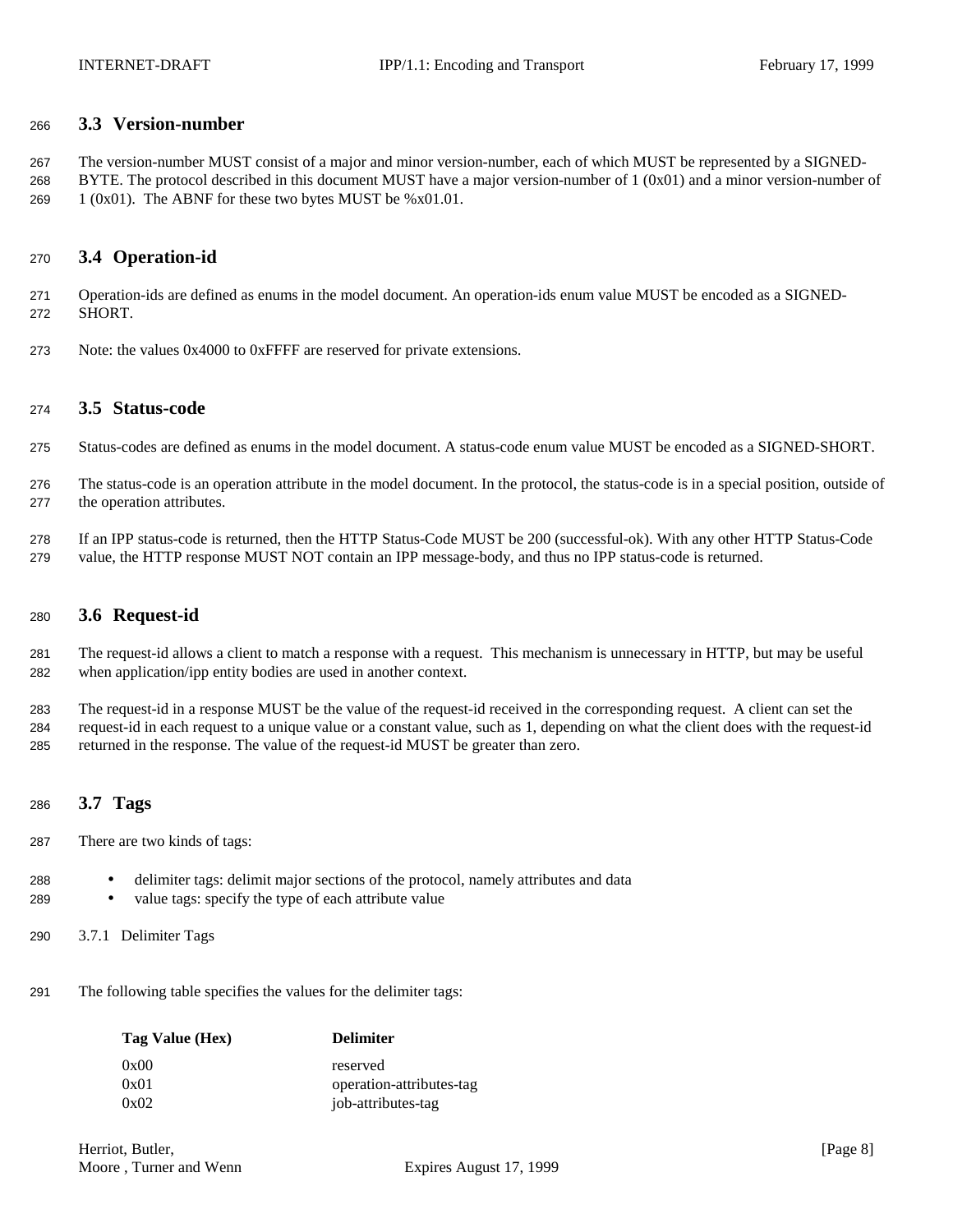| Tag Value (Hex) | <b>Delimiter</b>                                   |
|-----------------|----------------------------------------------------|
| 0x03            | end-of-attributes-tag                              |
| 0x04            | printer-attributes-tag                             |
| 0x05            | unsupported-attributes-tag                         |
| $0x06-0x0e$     | reserved for future delimiters                     |
| 0x0F            | reserved for future chunking-end-of-attributes-tag |

 When an xxx-attributes-tag occurs in the protocol, it MUST mean that zero or more following attributes up to the next delimiter tag are attributes belonging to group xxx as defined in the model document, where xxx is operation, job, printer, unsupported.

 Doing substitution for xxx in the above paragraph, this means the following. When an operation-attributes-tag occurs in the protocol, it MUST mean that the zero or more following attributes up to the next delimiter tag are operation attributes as defined in the model document. When an job-attributes-tag occurs in the protocol, it MUST mean that the zero or more following attributes up to the next delimiter tag are job attributes or job template attributes as defined in the model document. When a printer-attributes-tag occurs in the protocol, it MUST mean that the zero or more following attributes up to the next delimiter tag are printer attributes as defined in the model document. When an unsupported-attributes-tag occurs in the protocol, it MUST mean that the zero or more following attributes up to the next delimiter tag are unsupported attributes as defined in the model document.

 The operation-attributes-tag and end-of-attributes-tag MUST each occur exactly once in an operation. The operation-attributes- tag MUST be the first tag delimiter, and the end-of-attributes-tag MUST be the last tag delimiter. If the operation has a document-content group, the document data in that group MUST follow the end-of-attributes-tag.

 Each of the other three xxx-attributes-tags defined above is OPTIONAL in an operation and each MUST occur at most once in an operation, except for job-attributes-tag in a Get-Jobs response which may occur zero or more times.

 The order and presence of delimiter tags for each operation request and each operation response MUST be that defined in the model document. For further details, see section 3.9 "(Attribute) Name" and section 11 "Appendix A: Protocol Examples".

 A Printer MUST treat the reserved delimiter tags differently from reserved value tags so that the Printer knows that there is an entire attribute group that it doesn't understand as opposed to a single value that it doesn't understand.

3.7.2 Value Tags

 The remaining tables show values for the value-tag, which is the first octet of an attribute. The value-tag specifies the type of the value of the attribute. The following table specifies the "out-of-band" values for the value-tag.

| Tag Value (Hex) | <b>Meaning</b>                            |
|-----------------|-------------------------------------------|
| 0x10            | unsupported                               |
| 0x11            | reserved for future 'default'             |
| 0x12            | unknown                                   |
| 0x13            | no-value                                  |
| $0x14-0x1F$     | reserved for future "out-of-band" values. |

 The "unsupported" value MUST be used in the attribute-sequence of an error response for those attributes which the printer does not support. The "default" value is reserved for future use of setting value back to their default value. The "unknown" value is used for the value of a supported attribute when its value is temporarily unknown. The "no-value" value is used for a supported attribute to which no value has been assigned, e.g. "job-k-octets-supported" has no value if an implementation supports this

attribute, but an administrator has not configured the printer to have a limit.

The following table specifies the integer values for the value-tag: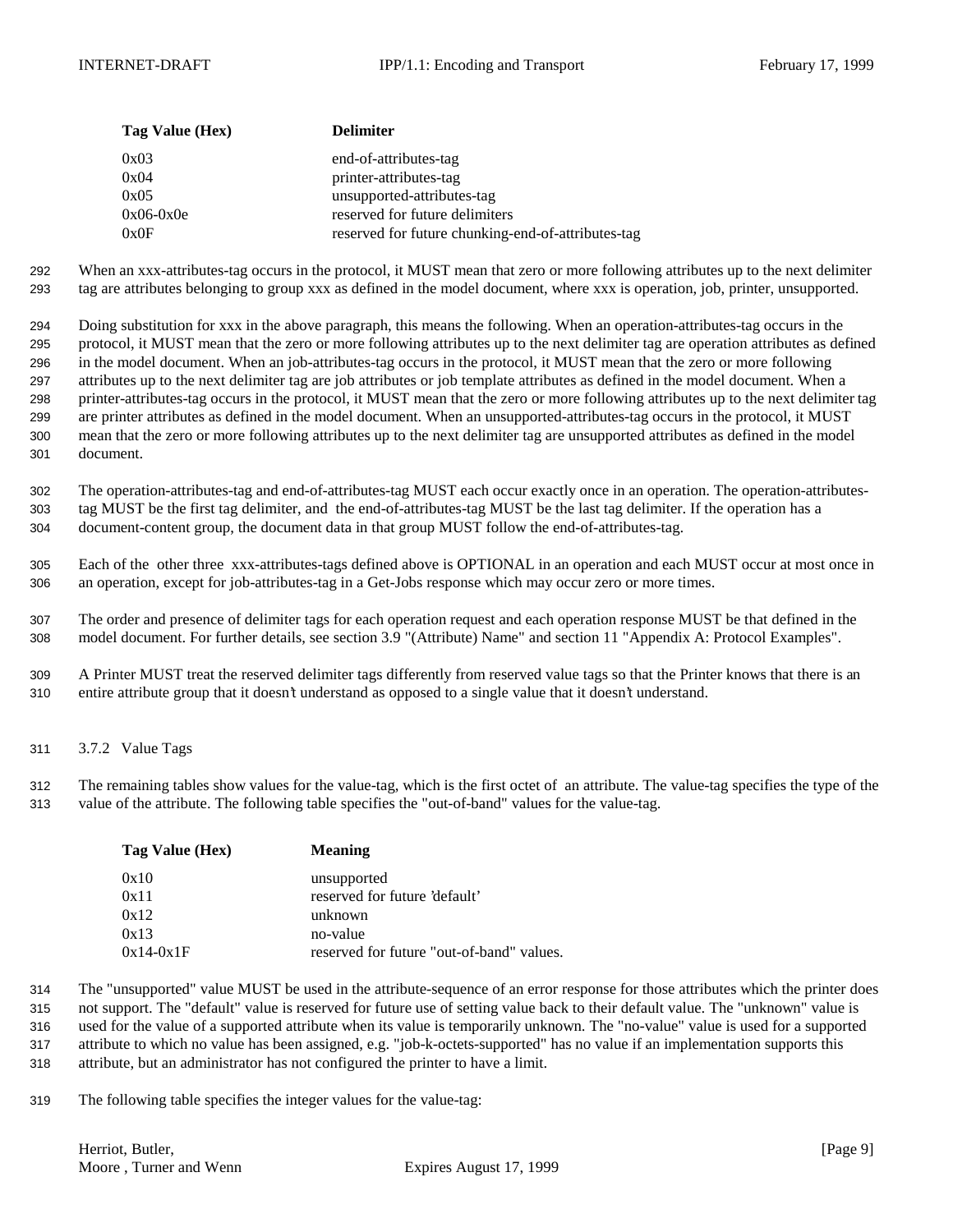| Tag Value (Hex) | <b>Meaning</b>                    |
|-----------------|-----------------------------------|
| 0x20            | reserved                          |
| 0x21            | integer                           |
| 0x22            | boolean                           |
| 0x23            | enum                              |
| $0x24-0x2F$     | reserved for future integer types |

- 320 NOTE: 0x20 is reserved for "generic integer" if it should ever be needed.
- 321 The following table specifies the octetString values for the value-tag:

| Tag Value (Hex) | <b>Meaning</b>                          |
|-----------------|-----------------------------------------|
| 0x30            | octetString with an unspecified format  |
| 0x31            | dateTime                                |
| 0x32            | resolution                              |
| 0x33            | rangeOfInteger                          |
| 0x34            | reserved for collection (in the future) |
| 0x35            | textWithLanguage                        |
| 0x36            | nameWithLanguage                        |
| $0x37-0x3F$     | reserved for future octetString types   |

322 The following table specifies the character-string values for the value-tag:

| Tag Value (Hex) | <b>Meaning</b>                             |
|-----------------|--------------------------------------------|
| 0x40            | reserved                                   |
| 0x41            | textWithoutLanguage                        |
| 0x42            | nameWithoutLanguage                        |
| 0x43            | reserved                                   |
| 0x44            | keyword                                    |
| 0x45            | uri                                        |
| 0x46            | uriScheme                                  |
| 0x47            | charset                                    |
| 0x48            | naturalLanguage                            |
| 0x49            | mimeMediaType                              |
| $0x4A-0x5F$     | reserved for future character string types |

- 323 NOTE: 0x40 is reserved for "generic character-string" if it should ever be needed.
- 324 NOTE: an attribute value always has a type, which is explicitly specified by its tag; one such tag value is 325 "nameWithoutLanguage". An attribute's name has an implicit type, which is keyword.
- 326 The values 0x60-0xFF are reserved for future types. There are no values allocated for private extensions. A new type MUST be 327 registered via the type 2 registration process [ipp-mod].

 The tag 0x7F is reserved for extending types beyond the 255 values available with a single byte. A tag value of 0x7F MUST signify that the first 4 bytes of the value field are interpreted as the tag value. Note, this future extension doesn't affect parsers that are unaware of this special tag. The tag is like any other unknown tag, and the value length specifies the length of a value which contains a value that the parser treats atomically. All these 4 byte tag values are currently unallocated except that the values 0x40000000-0x7FFFFFFF are reserved for experimental use.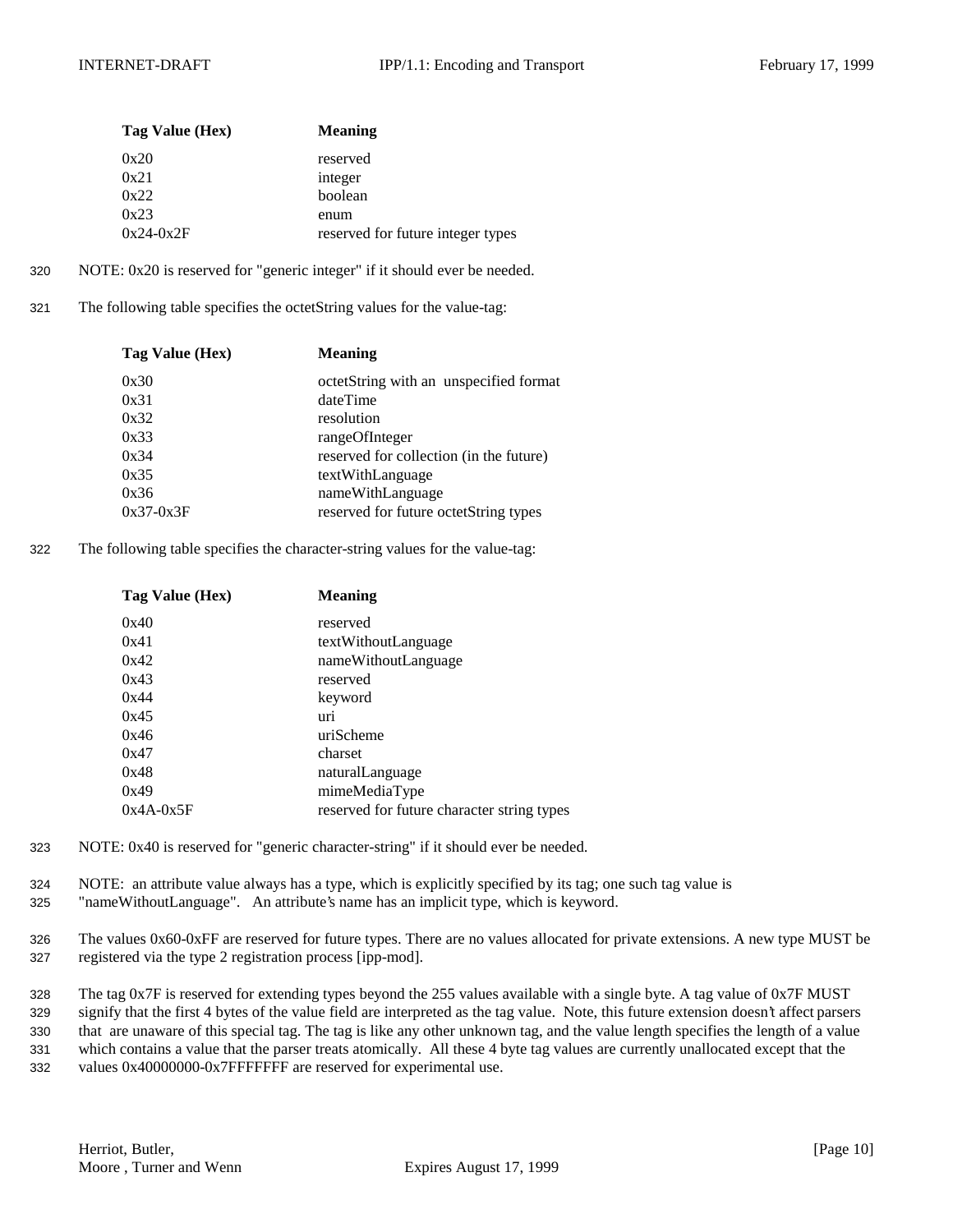## **3.8 Name-Length**

 The name-length field MUST consist of a SIGNED-SHORT. This field MUST specify the number of octets in the name field which follows the name-length field, excluding the two bytes of the name-length field.

 If a name-length field has a value of zero, the following name field MUST be empty, and the following value MUST be treated as an additional value for the preceding attribute. Within an attribute-sequence, if two attributes have the same name, the first occurrence MUST be ignored. The zero-length name is the only mechanism for multi-valued attributes.

## **3.9 (Attribute) Name**

 Some operation elements are called parameters in the model document [ipp-mod]. They MUST be encoded in a special position and they MUST NOT appear as an operation attributes. These parameters are:

- "version-number": The parameter named "version-number" in the IPP model document MUST become the "version-number" field in the operation layer request or response.
- "operation-id": The parameter named "operation-id" in the IPP model document MUST become the "operation-id" field in the operation layer request.
- "status-code": The parameter named "status-code" in the IPP model document MUST become the "status-code" field in the operation layer response.
- "request-id": The parameter named "request-id" in the IPP model document MUST become the "request-id" field in the operation layer request or response.

 All Printer and Job objects are identified by a Uniform Resource Identifier (URI) [rfc2396] so that they can be persistently and unambiguously referenced. The notion of a URI is a useful concept, however, until the notion of URI is more stable (i.e., defined more completely and deployed more widely), it is expected that the URIs used for IPP objects will actually be URLs [rfc1738] [rfc1808]. Since every URL is a specialized form of a URI, even though the more generic term URI is used throughout the rest of this document, its usage is intended to cover the more specific notion of URL as well.

 Some operation elements are encoded twice, once as the request-URI on the HTTP Request-Line and a second time as a REQUIRED operation attribute in the application/ipp entity. These attributes are the target URI for the operation and are called printer-uri and job-uri. Note: The target URI is included twice in an operation referencing the same IPP object, but the two URIs NEED NOT be literally identical. One can be a relative URI and the other can be an absolute URI. HTTP/1.1 allows clients to generate and send a relative URI rather than an absolute URI. A relative URI identifies a resource with the scope of the HTTP server, but does not include scheme, host or port. The following statements characterize how URLs should be used in the mapping of IPP onto HTTP/1.1:

- 1. Although potentially redundant, a client MUST supply the target of the operation both as an operation attribute and as a URI at the HTTP layer. The rationale for this decision is to maintain a consistent set of rules for mapping application/ipp to possibly many communication layers, even where URLs are not used as the addressing mechanism in the transport layer.
- 2. Even though these two URLs might not be literally identical (one being relative and the other being absolute), they MUST both reference the same IPP object.
- 3. The URI in the HTTP layer is either relative or absolute and is used by the HTTP server to route the HTTP request to the correct resource relative to that HTTP server. The HTTP server need not be aware of the URI within the operation request.
- 4. Once the HTTP server resource begins to process the HTTP request, it might get the reference to the appropriate IPP Printer object from either the HTTP URI (using to the context of the HTTP server for relative URLs) or from the URI within the operation request; the choice is up to the implementation.
- 5. HTTP URIs can be relative or absolute, but the target URI in the operation MUST be an absolute URI.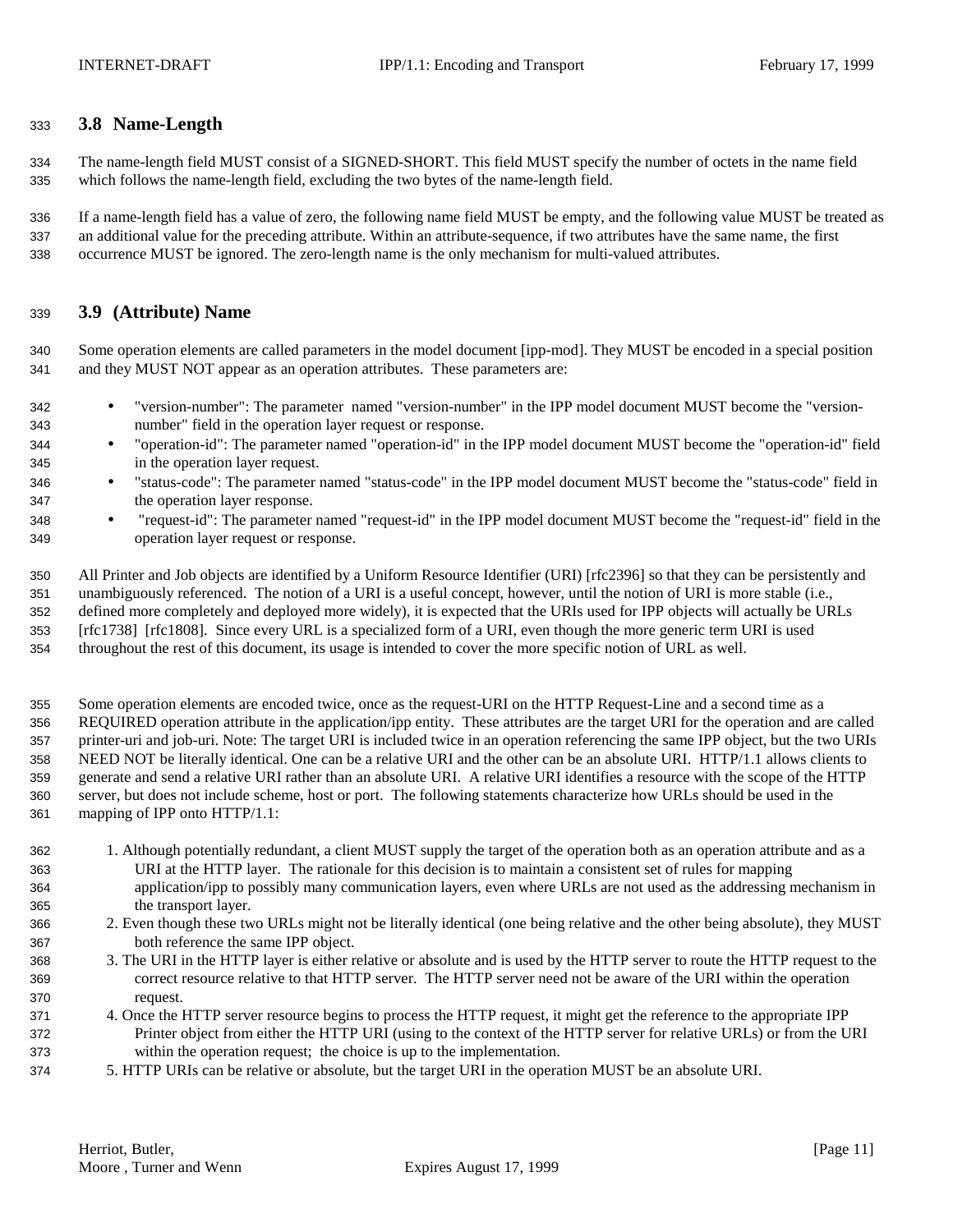375 The model document arranges the remaining attributes into groups for each operation request and response. Each such group

376 MUST be represented in the protocol by an xxx-attribute-sequence preceded by the appropriate xxx-attributes-tag (See the table

377 below and section 11 "Appendix A: Protocol Examples"). In addition, the order of these xxx-attributes-tags and xxx-attribute-

378 sequences in the protocol MUST be the same as in the model document, but the order of attributes within each xxx-attribute-

379 sequence MUST be unspecified. The table below maps the model document group name to xxx-attributes-sequence:

| <b>Model Document Group</b>                   | xxx-attributes-sequence                  |
|-----------------------------------------------|------------------------------------------|
| <b>Operation Attributes</b>                   | operations-attributes-sequence           |
| <b>Job Template Attributes</b>                | job-attributes-sequence                  |
| <b>Job Object Attributes</b>                  | job-attributes-sequence                  |
| <b>Unsupported Attributes</b>                 | unsupported- attributes-sequence         |
| Requested Attributes (Get-Job-Attributes)     | job-attributes-sequence                  |
| Requested Attributes (Get-Printer-Attributes) | printer-attributes-sequence              |
| Document Content                              | in a special position as described above |

380 If an operation contains attributes from more than one job object (e.g. Get-Jobs response), the attributes from each job object 381 MUST be in a separate job-attribute-sequence, such that the attributes from the ith job object are in the ith job-attribute-sequence.

382 See Section 11 "Appendix A: Protocol Examples" for table showing the application of the rules above.

## <sup>383</sup> **3.10 Value Length**

384 Each attribute value MUST be preceded by a SIGNED-SHORT, which MUST specify the number of octets in the value which 385 follows this length, exclusive of the two bytes specifying the length.

386 For any of the types represented by binary signed integers, the sender MUST encode the value in exactly four octets.

387 For any of the types represented by character-strings, the sender MUST encode the value with all the characters of the string and 388 without any padding characters.

 If a value-tag contains an "out-of-band" value, such as "unsupported", the value-length MUST be 0 and the value empty — the value has no meaning when the value-tag has an "out-of-band" value. If a client receives a response with a nonzero value-length in this case, it MUST ignore the value field. If a printer receives a request with a nonzero value-length in this case, it MUST reject the request.

### <sup>393</sup> **3.11 (Attribute) Value**

 The syntax types and most of the details of their representation are defined in the IPP model document. The table below augments the information in the model document, and defines the syntax types from the model document in terms of the 5 basic types defined in section 3 "Encoding of the Operation Layer". The 5 types are US-ASCII-STRING, LOCALIZED-STRING, SIGNED-INTEGER, SIGNED-SHORT, SIGNED-BYTE, and OCTET-STRING.

| <b>Syntax of Attribute Value</b>            | Encoding                                                                                                                                                                                                                                          |
|---------------------------------------------|---------------------------------------------------------------------------------------------------------------------------------------------------------------------------------------------------------------------------------------------------|
| textWithoutLanguage,<br>nameWithoutLanguage | LOCALIZED-STRING.                                                                                                                                                                                                                                 |
| textWithLanguage                            | <b>OCTET STRING consisting of 4 fields:</b><br>a SIGNED-SHORT which is the number of octets in the following field<br>a)<br>a value of type natural-language,<br>b)<br>a SIGNED-SHORT which is the number of octets in the following field,<br>C) |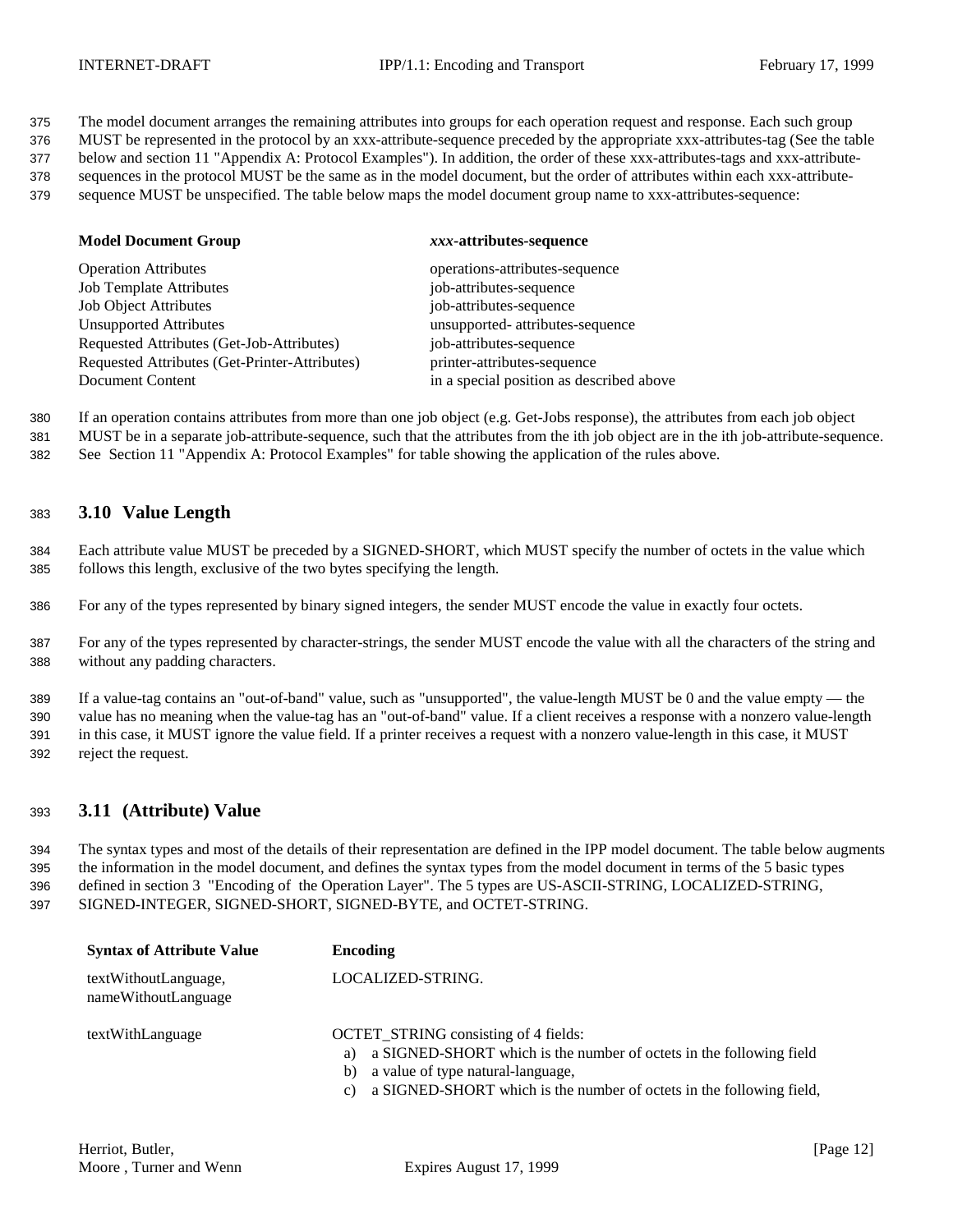| <b>Syntax of Attribute Value</b>                                           | <b>Encoding</b>                                                                                                                                                                                                                                                                                      |  |  |
|----------------------------------------------------------------------------|------------------------------------------------------------------------------------------------------------------------------------------------------------------------------------------------------------------------------------------------------------------------------------------------------|--|--|
|                                                                            | a value of type textWithoutLanguage.<br>d)                                                                                                                                                                                                                                                           |  |  |
|                                                                            | The length of a textWithLanguage value MUST be $4 +$ the value of field a + the value<br>of field c.                                                                                                                                                                                                 |  |  |
| nameWithLanguage                                                           | OCTET_STRING consisting of 4 fields:<br>a) a SIGNED-SHORT which is the number of octets in the following field<br>b) a value of type natural-language,<br>a SIGNED-SHORT which is the number of octets in the following field<br>c)<br>a value of type nameWithoutLanguage.<br>d)                    |  |  |
|                                                                            | The length of a nameWithLanguage value MUST be $4 +$ the value of field $a +$ the<br>value of field c.                                                                                                                                                                                               |  |  |
| charset, naturalLanguage,<br>mimeMediaType, keyword, uri, and<br>uriScheme | US-ASCII-STRING.                                                                                                                                                                                                                                                                                     |  |  |
| boolean                                                                    | $SIGNED-BYTE$ where $0x00$ is 'false' and $0x01$ is 'true'.                                                                                                                                                                                                                                          |  |  |
| integer and enum                                                           | a SIGNED-INTEGER.                                                                                                                                                                                                                                                                                    |  |  |
| dateTime                                                                   | OCTET-STRING consisting of eleven octets whose contents are defined by<br>"DateAndTime" in RFC 1903 [rfc1903].                                                                                                                                                                                       |  |  |
| resolution                                                                 | OCTET_STRING consisting of nine octets of 2 SIGNED-INTEGERs followed by a<br>SIGNED-BYTE. The first SIGNED-INTEGER contains the value of cross feed<br>direction resolution. The second SIGNED-INTEGER contains the value of feed<br>direction resolution. The SIGNED-BYTE contains the units value. |  |  |
| rangeOfInteger                                                             | Eight octets consisting of 2 SIGNED-INTEGERs. The first SIGNED-INTEGER<br>contains the lower bound and the second SIGNED-INTEGER contains the upper<br>bound.                                                                                                                                        |  |  |
| 1setOf X                                                                   | Encoding according to the rules for an attribute with more than 1 value. Each value X<br>is encoded according to the rules for encoding its type.                                                                                                                                                    |  |  |
| octetString                                                                | <b>OCTET-STRING</b>                                                                                                                                                                                                                                                                                  |  |  |

398 The type of the value in the model document determines the encoding in the value and the value of the value-tag.

## <sup>399</sup> **3.12 Data**

400 The data part MUST include any data required by the operation

# <sup>401</sup> **4. Encoding of Transport Layer**

402 HTTP/1.1 [rfc2068] is the transport layer for this protocol.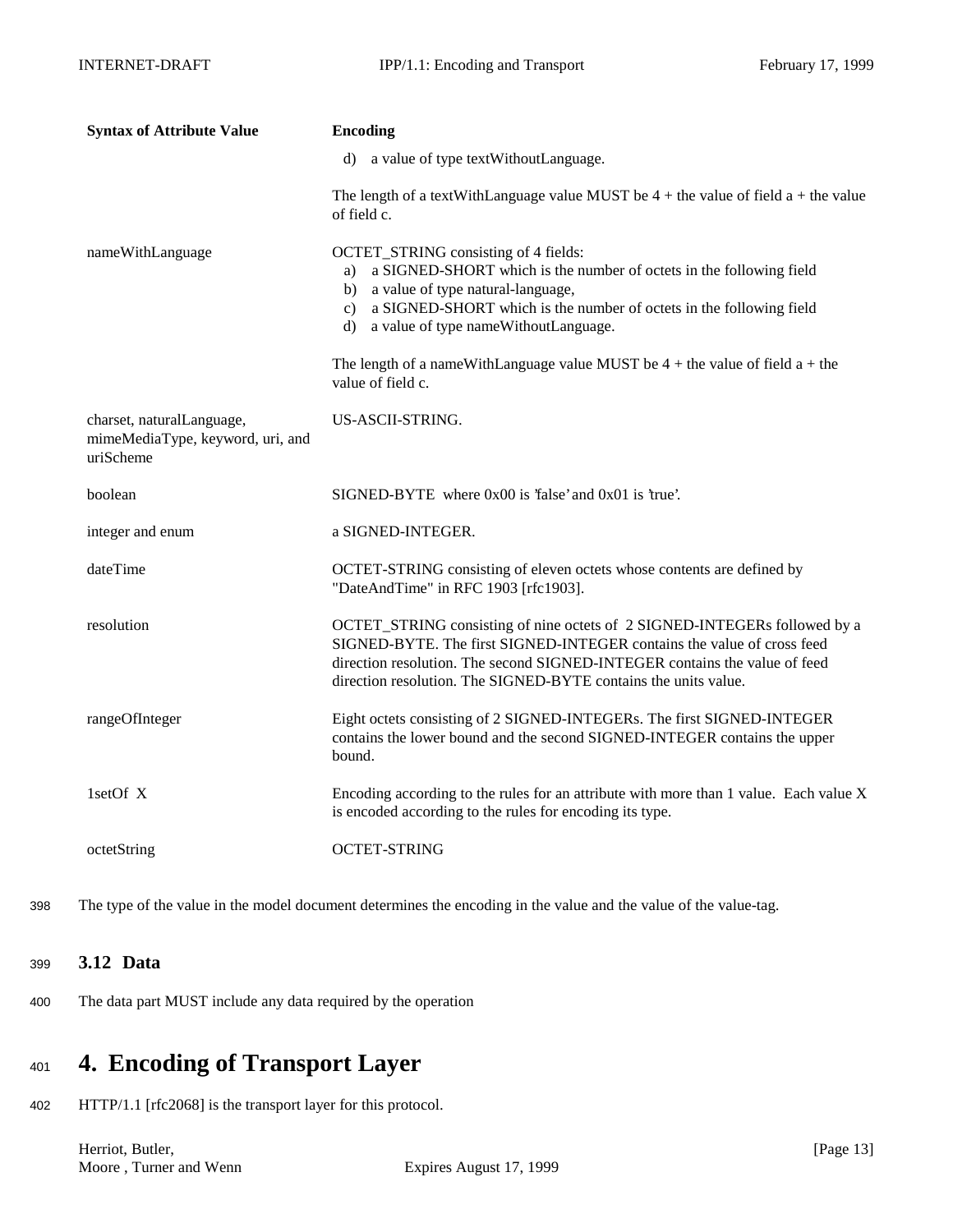- The operation layer has been designed with the assumption that the transport layer contains the following information:
- the URI of the target job or printer operation
- <sup>405</sup> the total length of the data in the operation layer, either as a single length or as a sequence of chunks each with a length.

 It is REQUIRED that a printer implementation support HTTP over the IANA assigned Well Known Port 631 (the IPP default port), though a printer implementation may support HTTP over some other port as well.

 Each HTTP operation MUST use the POST method where the request-URI is the object target of the operation, and where the "Content-Type" of the message-body in each request and response MUST be "application/ipp". The message-body MUST

contain the operation layer and MUST have the syntax described in section 3.2 "Syntax of Encoding". A client implementation

MUST adhere to the rules for a client described for HTTP1.1 [rfc2068] . A printer (server) implementation MUST adhere the

rules for an origin server described for HTTP1.1 [rfc2068].

 An IPP server sends a response for each request that it receives. If an IPP server detects an error, it MAY send a response before it has read the entire request. If the HTTP layer of the IPP server completes processing the HTTP headers successfully, it MAY send an intermediate response, such as "100 Continue", with no IPP data before sending the IPP response. A client MUST expect such a variety of responses from an IPP server. For further information on HTTP/1.1, consult the HTTP documents [rfc2068].

 An HTTP server MUST support chunking for IPP requests, and an IPP client MUST support chunking for IPP responses according to HTTP/1.1[rfc2068]. Note: this rule causes a conflict with non-compliant implementations of HTTP/1.1 that don't support chunking for POST methods, and this rule may cause a conflict with non-compliant implementations of HTTP/1.1 that don't support chunking for CGI scripts

# **5. IPP URL Scheme**

 The IPP/1.1 specification defines a new scheme 'ipp' as the value of a URL that identifies either an IPP printer object or an IPP job object. The IPP attributes using the 'ipp' scheme are specified below. Because the HTTP layer does not support the 'ipp' scheme, a client MUST map 'ipp' URLs to 'http' URLs, and then follows the HTTP [RFC2068][RFC2069] rules for constructing a Request-Line and HTTP headers. The mapping is simple because the 'ipp' scheme implies all of the same protocol semantics as that of the 'http' scheme [RFC2068], except that it represents a print service and the implicit (default) port number that clients use to connect to a server is port 631.

 In the remainder of this section the term 'ipp-URL' means a URL whose scheme is 'ipp' and whose implicit (default) port is 631. The term 'http-URL' means a URL whose scheme is 'http', and the term 'https-URL' means a URL whose scheme is 'https',

A client and an IPP object (i.e. the server) MUST support the ipp-URL value in the following IPP attributes.

| 432 | job attributes:       |
|-----|-----------------------|
| 433 | job-uri               |
| 434 | job-printer-uri       |
| 435 | printer attributes:   |
| 436 | printer-uri-supported |
| 437 | operation attributes: |
| 438 | job-uri               |
| 439 | printer-uri           |

 Each of the above attributes identifies a printer or job object. The ipp-URL is intended as the value of the attributes in this list, and for no other attributes. All of these attributes have a syntax type of 'uri', but there are attributes with a syntax type of 'uri' that do not use the 'ipp' scheme, e.g. 'job-more-info'.

If a printer registers its URL with a directory service, the printer MUST register an ipp-URL.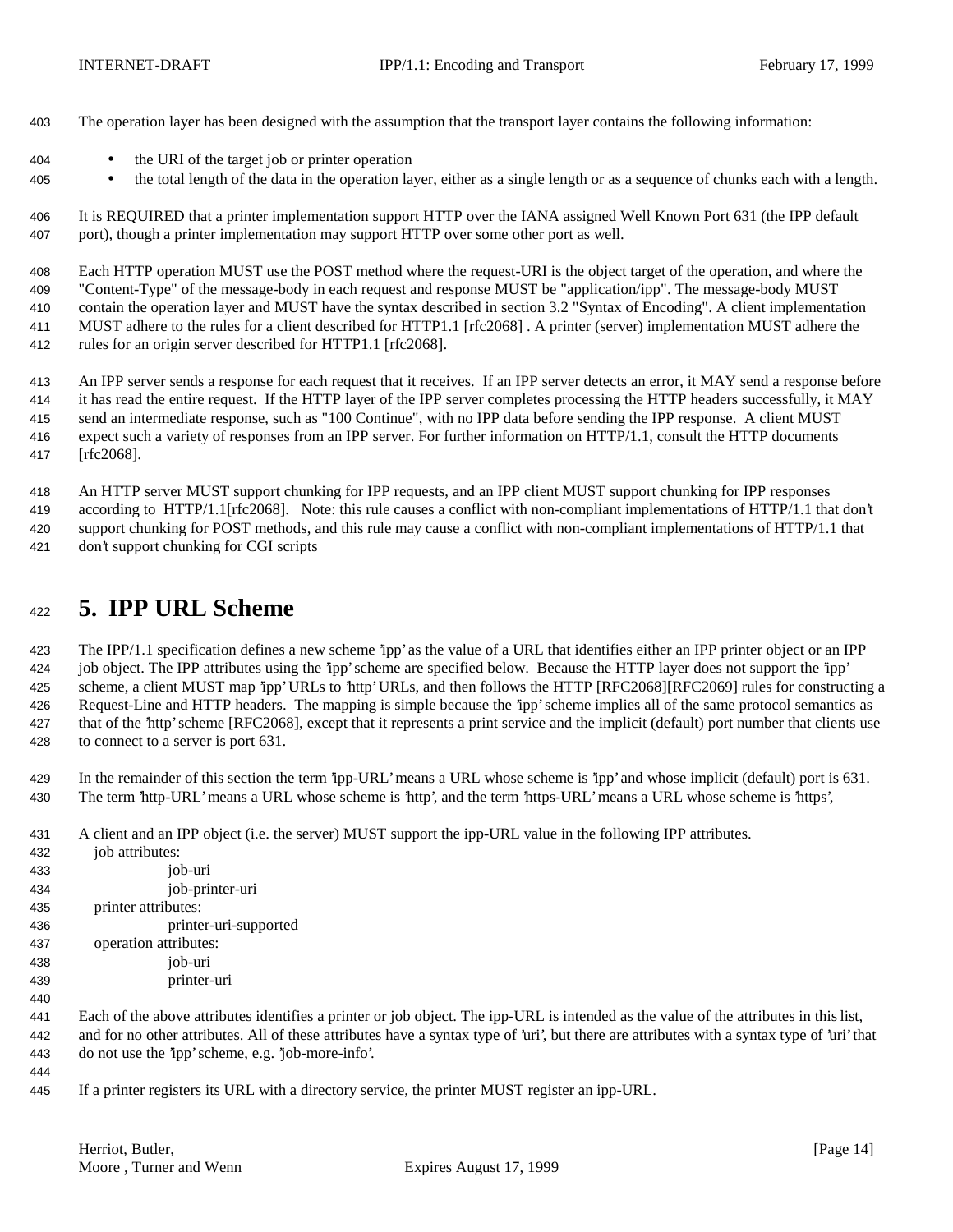| 446<br>447<br>448 | User interfaces are beyond the scope of this document. But if software exposes the ipp-URL values of any of the above five<br>attributes to a human user, it is REQUIRED that the human see the ipp-URL as is. |
|-------------------|----------------------------------------------------------------------------------------------------------------------------------------------------------------------------------------------------------------|
| 449<br>450        | When a client sends a request, it MUST convert a target ipp-URL to a target http-URL for the HTTP layer according to the<br>following rules:                                                                   |
| 451               | change the 'ipp' scheme to 'http'<br>1.                                                                                                                                                                        |
| 452               | add an explicit port 631 if the URL does not contain an explicit port. Note: port 631 is the IANA assigned Well Known<br>2.                                                                                    |
| 453               | Port for the 'ipp' scheme.                                                                                                                                                                                     |
| 454               | The client MUST use the target http-URL in both the HTTP Request-Line and HTTP headers, as specified by                                                                                                        |
| 455               | HTTP[RFC2068][RFC2069]. However, the client MUST use the target ipp-URL for the value of the "printer-uri" or "job-uri"                                                                                        |
| 456               | operation attribute within the application/ipp body of the request. The server MUST use the ipp-URL for the value of the                                                                                       |
| 457               | "printer-uri", "job-uri" or "printer-uri-supported" attributes within the application/ipp body of the response.                                                                                                |
| 458               |                                                                                                                                                                                                                |
| 459               | For example, when an IPP client sends a request directly (i.e. no proxy) to an ipp-URL "ipp://myhost.com/myprinter/myqueue",                                                                                   |
| 460<br>461        | it opens a TCP connection to port 631 (the ipp implicit port) on the host "myhost.com" and sends the following data:                                                                                           |
| 462               | POST /myprinter/myqueue HTTP/1.1                                                                                                                                                                               |
| 463               | Host: myhost.com:631                                                                                                                                                                                           |
| 464               | Content-type: application/ipp                                                                                                                                                                                  |
| 465               | Transfer-Encoding: chunked                                                                                                                                                                                     |
| 466               |                                                                                                                                                                                                                |
| 467               | "printer-uri" "ipp://myhost.com/myprinter/myqueue"                                                                                                                                                             |
| 468               | (encoded in application/ipp message body)                                                                                                                                                                      |
| 469               |                                                                                                                                                                                                                |
| 470               |                                                                                                                                                                                                                |
| 471               | As another example, when an IPP client sends the same request as above via a proxy "myproxy.com", it opens a TCP connection                                                                                    |
| 472               | to the proxy port 8080 on the proxy host "myproxy.com" and sends the following data:                                                                                                                           |
| 473               |                                                                                                                                                                                                                |
| 474               | POST http://myhost.com:631/myprinter/myqueue HTTP/1.1                                                                                                                                                          |
| 475               | Host: myhost.com:631                                                                                                                                                                                           |
| 476               | Content-type: application/ipp                                                                                                                                                                                  |
| 477               | Transfer-Encoding: chunked                                                                                                                                                                                     |
| 478               |                                                                                                                                                                                                                |
| 479               | "printer-uri" "ipp://myhost.com/myprinter/myqueue"                                                                                                                                                             |
| 480               | (encoded in application/ipp message body)                                                                                                                                                                      |
| 481               |                                                                                                                                                                                                                |
| 482               |                                                                                                                                                                                                                |
| 483               | The proxy then connects to the IPP origin server with headers that are the same as the "no-proxy" example above.                                                                                               |

# **6. Compatibility with IPP/1.0 Implementations**

 IPP/1.1 implementations must be compatible with IPP 1.0 implementations, as defined in [ipp-mod-10] and [ipp-pro-10] documents. For compatibility with IPP/1.0 implementations, IPP objects (i.e. a server) MUST support additional schemes when communicating with IPP/1.0 clients as described in this section:

- 488 If a server receives an IPP/1.0 request, it MUST return an IPP/1.0 response. That is, it MUST support both an http-URL and an https-URL in the target "printer-uri" and "job-uri" operation attributes in a request. The rules for attributes in a response is covered in the next two bullet items.
- 491 When a server returns the printer attribute "printer-uri-supported", it MUST return all values of the attribute for an IPP/1.1 request. For an IPP/1.0 request, a server MUST return a subset of the attribute values, excluding those that are ipp-URLs, and including those that are http-URLs and https-URLs..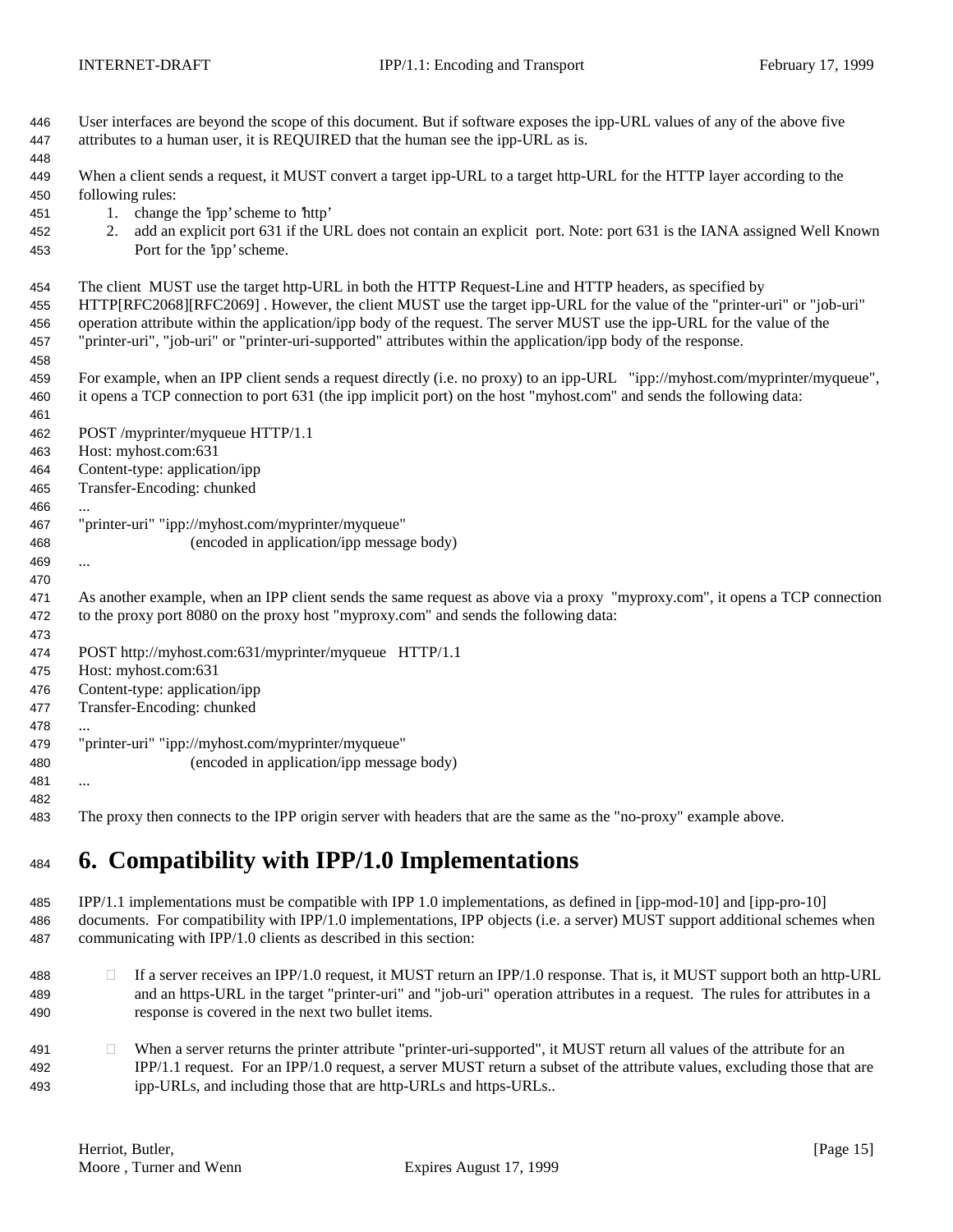494 The table below shows the type of URL that a server returns for the "job-uri" and "job-printer-uri" job attributes for all operations based on how the job was created.

| Operation<br>attributes for a | Job created via |                 |      |                 |
|-------------------------------|-----------------|-----------------|------|-----------------|
| request                       | ipp             | secure ipp      | http | https           |
| 1pp                           | 1pp             | No URL returned | 1pp  | No URL returned |
| secure ipp                    | 1pp             | 1pp             | 1pp  | 1pp             |
| http                          | http            | No URL returned | http | No URL returned |
| https                         | http            | https           | http | https           |

- 
- 
- 498 If a server registers a nonsecure ipp-URL with a name service, then it MUST also register an http-URL. If a printer supports a secure connection using SSL3, then it MUST register an https-URL.

# **7. Security Considerations**

 The IPP Model document defines an IPP implementation with "privacy" as one that implements Transport Layer Security (TLS) [rfc2246]. TLS meets the requirements for IPP security with regards to features such as mutual authentication and privacy (via encryption). The IPP Model document also outlines IPP-specific security considerations and should be the primary reference for security implications with regards to the IPP protocol itself.

 The IPP Model document defines an IPP implementation with "authentication" as one that implements the standard way for transporting IPP messages within HTTP 1.1. These include the security considerations outlined in the HTTP 1.1 standard document [rfc2068] and Digest Access Authentication extension [rfc2069].

 The current HTTP infrastructure supports HTTP over TCP port 80. IPP server implementations MUST offer IPP services using HTTP over the IANA assigned Well Known Port 631 (the IPP default port). IPP server implementations may support other ports, in addition to this port.

See further discussion of IPP security concepts in the model document [ipp-mod].

## **7.1 Using IPP with TLS**

An initial IPP request never uses TLS. The switch to TLS occurs either because the server grants the client's request to upgrade

 to TLS, or a server asks to switch to TLS in its response. Secure communication begins with a server's response to switch to TLS. During the TLS handshake, the original session is preserved.

517 An IPP client that wants a secure connection MUST send "TLS/1.0" as one of the field-values of the Upgrade request header, e.g.

"Upgrade: TLS/1.0" (see rfc2068 section 14.42). If the origin-server grants the upgrade request, it MUST respond with "101

Switching Protocols", and it MUST include the header "Upgrade: TLS/1.0" to indicate what it is switching to. An IPP client

MUST be ready to react appropriately if the server does not grant the upgrade request. Note: the 'Upgrade header' mechanism

allows unsecured and secured traffic to share the same port (in this case, 631).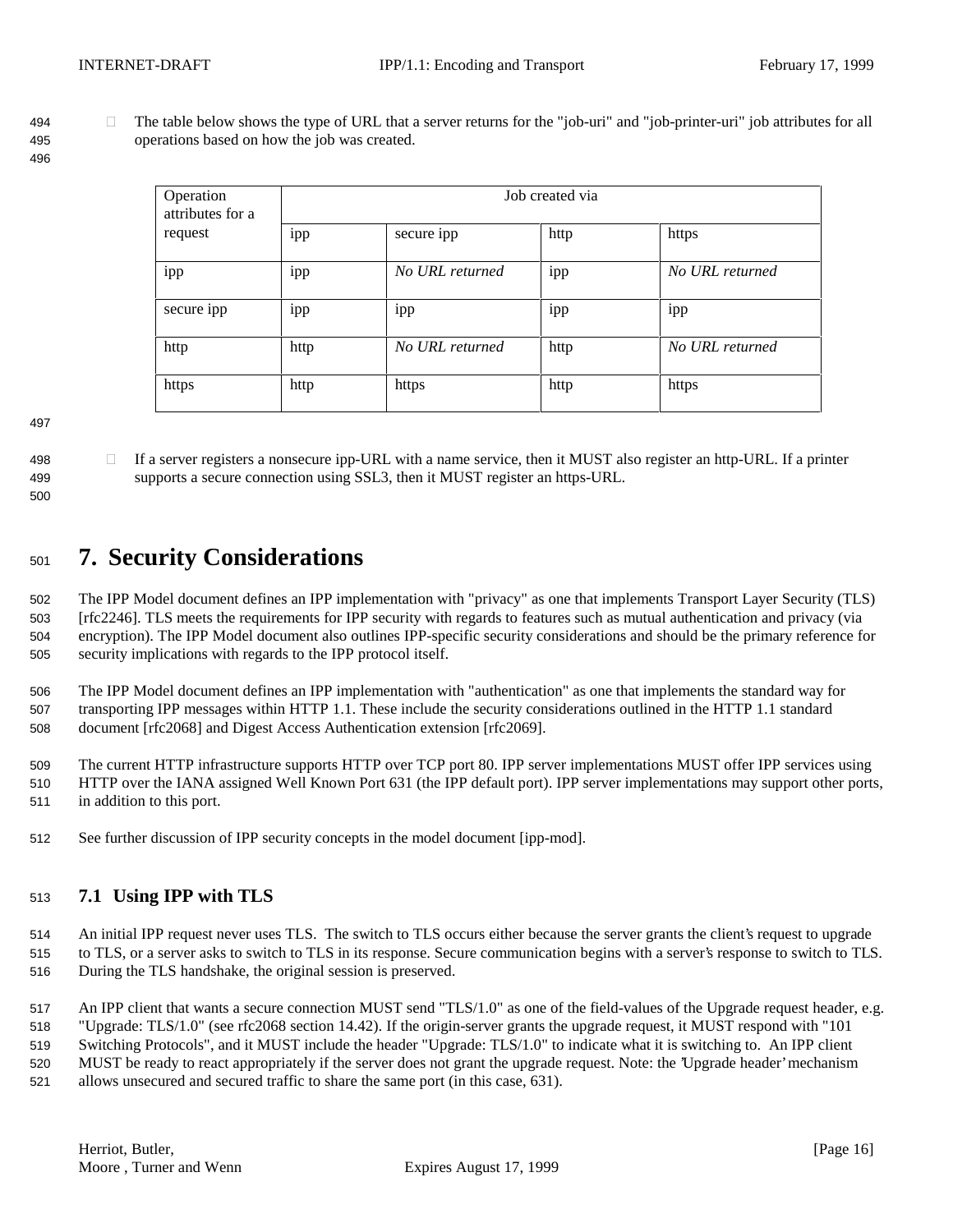With current technology, an IPP server can indicate that it wants an upgrade only by returning "401 unauthorized" or "403

 forbidden". A server MAY give the client an additional hint by including an "Upgrade: TLS" header in the response. When an IPP client receives such a response, it can perform the request again with an Upgrade header with the "TLS/1.0" value.

 If a server supports TLS, it SHOULD include the "Upgrade" header with the value "TLS/1.0" in response to any OPTIONS request.

 Upgrade is a hop-by-hop header (rfc2068, section 13.5.1), so each intervening proxy which supports TLS MUST also request the same version of TLS/1.0 on its subsequent request. Furthermore, any caching proxy which supports TLS MUST NOT reply from its cache when TLS/1.0 has been requested (although clients are still recommended to explicitly include "Cache-control: no-cache").

 Note: proxy servers may be able to request or initiate a TLS-secured connection, e.g. the outgoing or incoming firewall of a trusted subnetwork.

 Note: the initial connection (containing the Upgrade header) is not secure. Any client expecting a secure connection should first use a non-sensitive operation (e.g. an HTTP POST with an empty message body) to establish a secure connection before sending any sensitive data.

# **8. References**

| 537        | [char]      | N. Freed, J. Postel: IANA Charset Registration Procedures, Work in Progress (draft-freed-charset-reg-02.txt).                                                                                                  |
|------------|-------------|----------------------------------------------------------------------------------------------------------------------------------------------------------------------------------------------------------------|
| 538        | [dpa]       | ISO/IEC 10175 Document Printing Application (DPA), June 1996.                                                                                                                                                  |
| 539        | [iana]      | IANA Registry of Coded Character Sets: ftp://ftp.isi.edu/in-notes/iana/assignments/character-sets.                                                                                                             |
| 540<br>541 | [ipp-iig]   | Hastings, Tom, et al., "Internet Printing Protocol/1.1: Implementer's Guide", draft-ietf-ipp-implementers-guide-<br>00.txt, November 1998, work in progress.                                                   |
| 542<br>543 | $[ipp-lpd]$ | Herriot, R., Hastings, T., Jacobs, N., Martin, J., "Mapping between LPD and IPP Protocols", draft-ietf-ipp-lpd-ipp-<br>map-05.txt, November 1998.                                                              |
| 544<br>545 |             | [ipp-mod-10] R. deBry, T. Hastings, R. Herriot, S. Isaacson, P. Powell, "Internet Printing Protocol/1.0: Model and Semantics",<br><draft-ietf-ipp-model-11.txt>, November, 1998.</draft-ietf-ipp-model-11.txt> |
| 546<br>547 | [ipp-mod]   | R. deBry, T. Hastings, R. Herriot, S. Isaacson, P. Powell, "Internet Printing Protocol/1.0: Model and Semantics",<br><draft-ietf-ipp-model-v11-00.txt>, February, 1999.</draft-ietf-ipp-model-v11-00.txt>      |
| 548<br>549 |             | [ipp-pro-10] Herriot, R., Butler, S., Moore, P., Turner, R., "Internet Printing Protocol/1.0: Encoding and Transport", draft-ietf-<br>ipp-protocol-07.txt, November 1998.                                      |
| 550<br>551 | [ipp-pro]   | Herriot, R., Butler, S., Moore, P., Turner, R., "Internet Printing Protocol/1.1: Encoding and Transport", draft-ietf-<br>ipp-protocol-v11-00-.txt, February 1999.                                              |
| 552<br>553 | [ipp-rat]   | Zilles, S., "Rationale for the Structure and Model and Protocol for the Internet Printing Protocol", draft-ietf-ipp-rat-<br>04.txt, November 1998.                                                             |
| 554        | [ipp-req]   | Wright, D., "Design Goals for an Internet Printing Protocol", draft-ietf-ipp-req-03.txt, November, 1998.                                                                                                       |
| 555        | [rfc822]    | Crocker, D., "Standard for the Format of ARPA Internet Text Messages", RFC 822, August 1982.                                                                                                                   |
| 556        | [rfc1123]   | Braden, S., "Requirements for Internet Hosts - Application and Support", RFC 1123, October, 1989.                                                                                                              |
|            |             |                                                                                                                                                                                                                |

Herriot, Butler, [Page 17]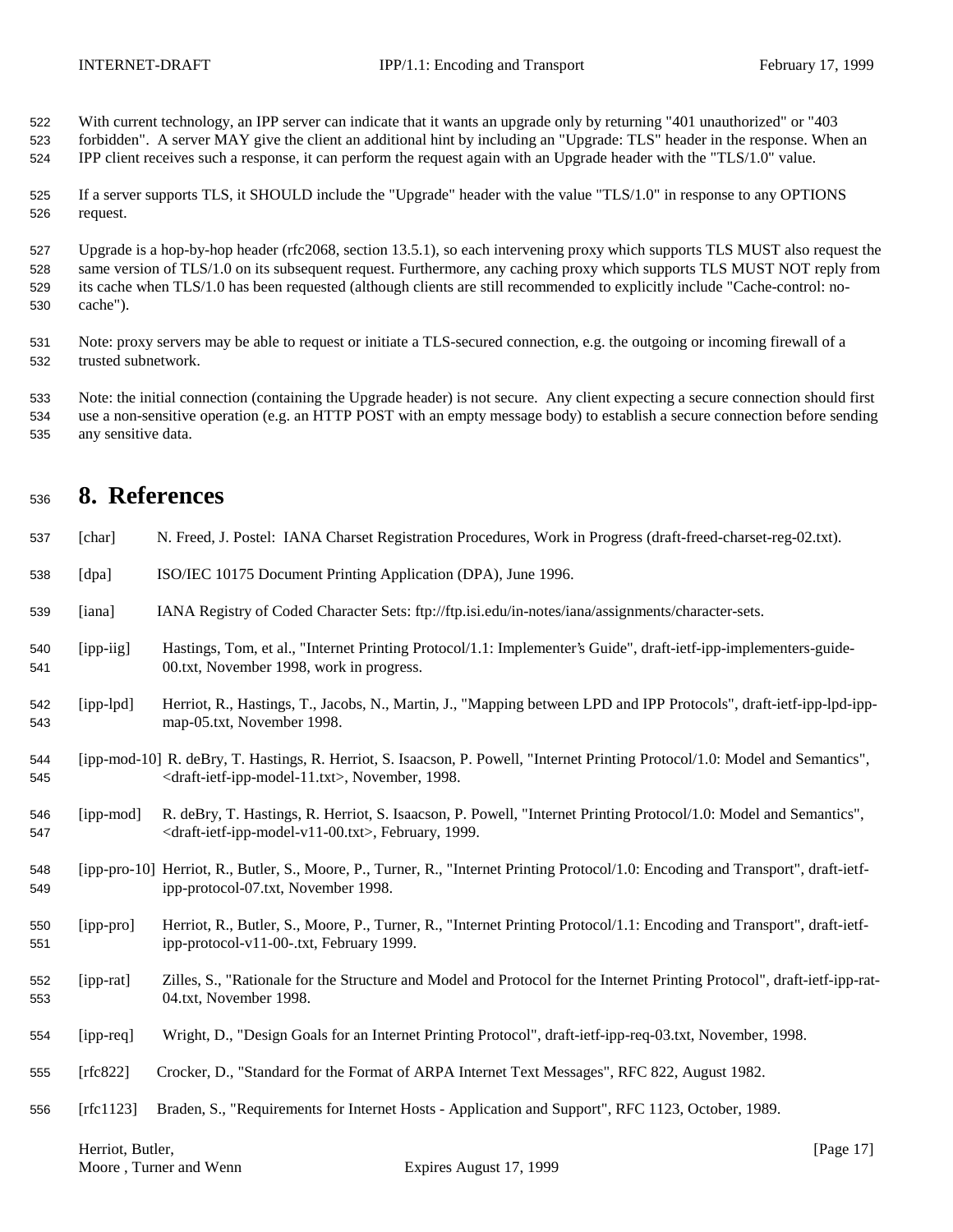- [rfc1179] McLaughlin, L. III, (editor), "Line Printer Daemon Protocol" RFC 1179, August 1990.
- [rfc1543] Postel, J., "Instructions to RFC Authors", RFC 1543, October 1993.
- [rfc1738] Berners-Lee, T., Masinter, L., McCahill, M. , "Uniform Resource Locators (URL)", RFC 1738, December, 1994.
- [rfc1759] Smith, R., Wright, F., Hastings, T., Zilles, S., and Gyllenskog, J., "Printer MIB", RFC 1759, March 1995.
- [rfc1766] H. Alvestrand, " Tags for the Identification of Languages", RFC 1766, March 1995.
- [rfc1808] R. Fielding, "Relative Uniform Resource Locators", RFC1808, June 1995.
- [rfc1903] J. Case, et al. "Textual Conventions for Version 2 of the Simple Network Management Protocol (SNMPv2)", RFC 1903, January 1996.
- [rfc2046] N. Freed & N. Borenstein, Multipurpose Internet Mail Extensions (MIME) Part Two: Media Types. November 1996, RFC 2046.
- [rfc2048] N. Freed, J. Klensin & J. Postel. Multipurpose Internet Mail Extension (MIME) Part Four: Registration Procedures. November 1996 (Also BCP0013), RFC 2048.
- [rfc2068] R Fielding, et al, "Hypertext Transfer Protocol HTTP/1.1" RFC 2068, January 1997.
- [rfc2069] J. Franks, et al, "An Extension to HTTP: Digest Access Authentication" RFC 2069, January 1997.
- [rfc2119] S. Bradner, "Key words for use in RFCs to Indicate Requirement Levels", RFC 2119 , March 1997.
- [rfc2184] N. Freed, K. Moore, "MIME Parameter Value and Encoded Word Extensions: Character Sets, Languages, and Continuations", RFC 2184, August 1997.
- [rfc2234] D. Crocker et al., "Augmented BNF for Syntax Specifications: ABNF", RFC 2234. November 1997.
- [rfc2246] T. Dierks et al., "The TLS Protocol", RFC 2246. January 1999.
- [rfc2396] Berners-Lee, T., Fielding, R., Masinter, L., "Uniform Resource Identifiers (URI): Generic Syntax", RFC 2396, August 1998.

# **9. Author's Address**

Robert Herriot (editor) Paul Moore Xerox Corporation Microsoft 3400 Hillview Ave., Bldg #1 One Microsoft Way Palo Alto, CA 94304 Redmond, WA 98053

Phone: 650-813-7696 Phone: 425-936-0908 Fax: 650-650-813-6860 Fax: 425-93MS-FAX Email: robert.herriot@pahv.xerox.com Email: paulmo@microsoft.com

Sylvan Butler Randy Turner Hewlett-Packard Sharp Laboratories

Herriot, Butler, [Page 18] Moore, Turner and Wenn Expires August 17, 1999

11311 Chinden Blvd. 5750 NW Pacific Rim Blvd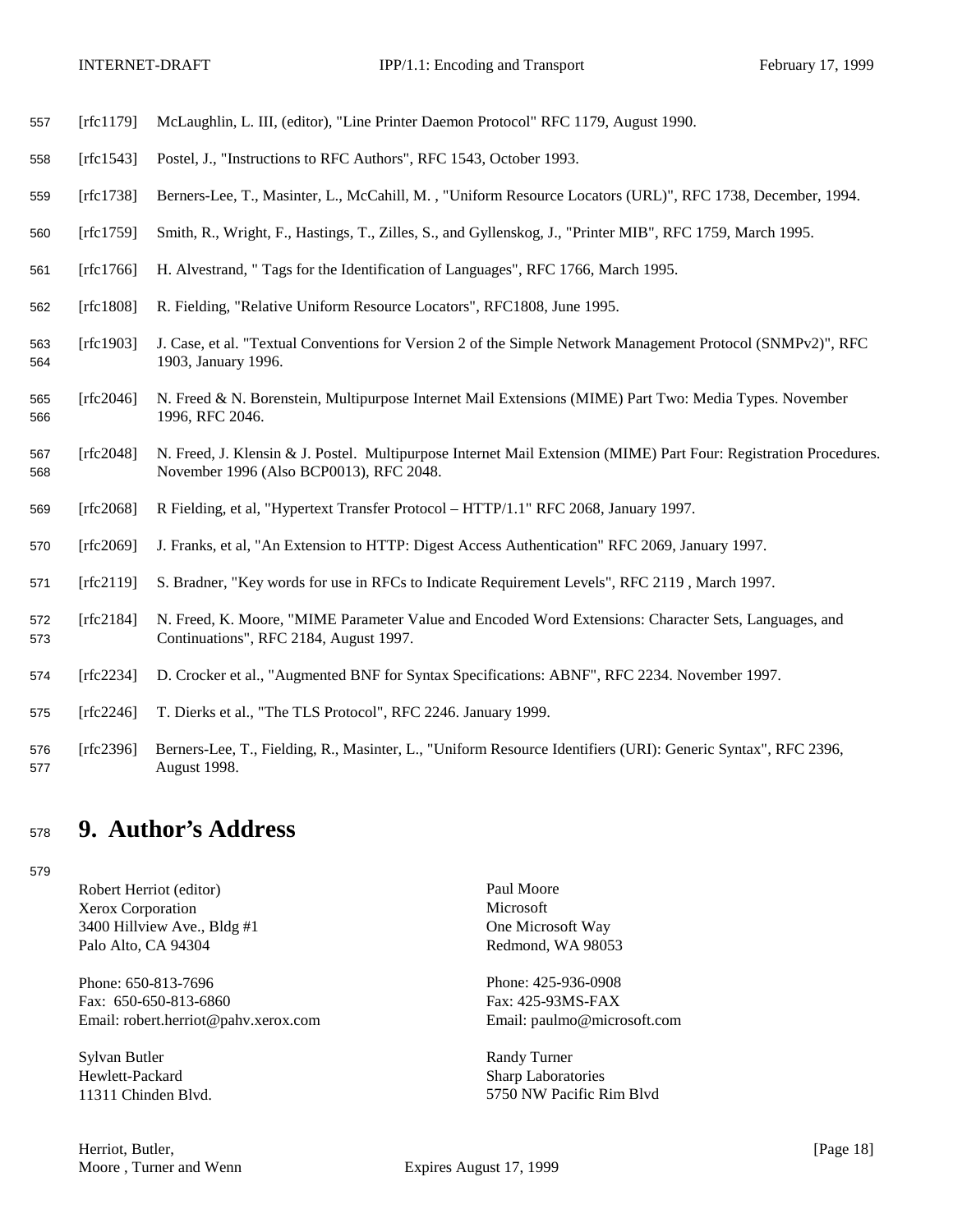Phone: 208-396-6000 Phone: 360-817-8456 Fax: 208-396-3457 Fax: : 360-817-8436

IPP Mailing List: ipp@pwg.org Phone: 310-333-5764 IPP Mailing List Subscription: ipp-request@pwg.org Fax: 310-333-5514 IPP Web Page: http://www.pwg.org/ipp/ Email: jwenn@cp10.es.xerox.com

#### 580

# <sup>581</sup> **10. Other Participants:**

Chuck Adams - Tektronix Harry Lewis - IBM Ron Bergman - Dataproducts Tony Liao - Vivid Image Keith Carter - IBM David Manchala - Xerox Angelo Caruso - Xerox Carl-Uno Manros - Xerox Jeff Copeland - QMS Jay Martin - Underscore Roger deBry - IBM Larry Masinter - Xerox Lee Farrell - Canon Ira McDonald - High North Inc. Sue Gleeson - Digital Bob Pentecost - Hewlett-Packard Charles Gordon - Osicom Patrick Powell - Astart Technologies Brian Grimshaw - Apple **1986 Jeff Rackowitz - Intermec** Jerry Hadsell - IBM Xavier Riley - Xerox Richard Hart - Digital Gary Roberts - Ricoh Tom Hastings - Xerox Stuart Rowley - Kyocera Stephen Holmstead Richard Schneider - Epson Zhi-Hong Huang - Zenographics Shigern Ueda - Canon Scott Isaacson - Novell **Bob Von Andel - Allegro Software** Rich Lomicka - Digital William Wagner - Digital Products David Kellerman - Northlake Software Jasper Wong - Xionics Robert Kline - TrueSpectra **Don Wright - Lexmark** Dave Kuntz - Hewlett-Packard **Rick Yardumian - Xerox** Rick Yardumian - Xerox Takami Kurono - Brother Lloyd Young - Lexmark Rich Landau - Digital Peter Zehler - Xerox Greg LeClair - Epson Frank Zhao - Panasonic

Boise, ID 83714 Camas, WA 98607

Email: sbutler@boi.hp.com Email: rturner@sharplabs.com

John Wenn Xerox Corporation 737 Hawaii St El Segundo, CA 90245

Steve Zilles - Adobe

# <sup>582</sup> **11. Appendix A: Protocol Examples**

## <sup>583</sup> **11.1 Print-Job Request**

584 The following is an example of a Print-Job request with job-name, copies, and sides specified. The "ipp-attribute-fidelity" 585 attribute is set to 'true' so that the print request will fail if the "copies" or the "sides" attribute are not supported or their values are 586 not supported.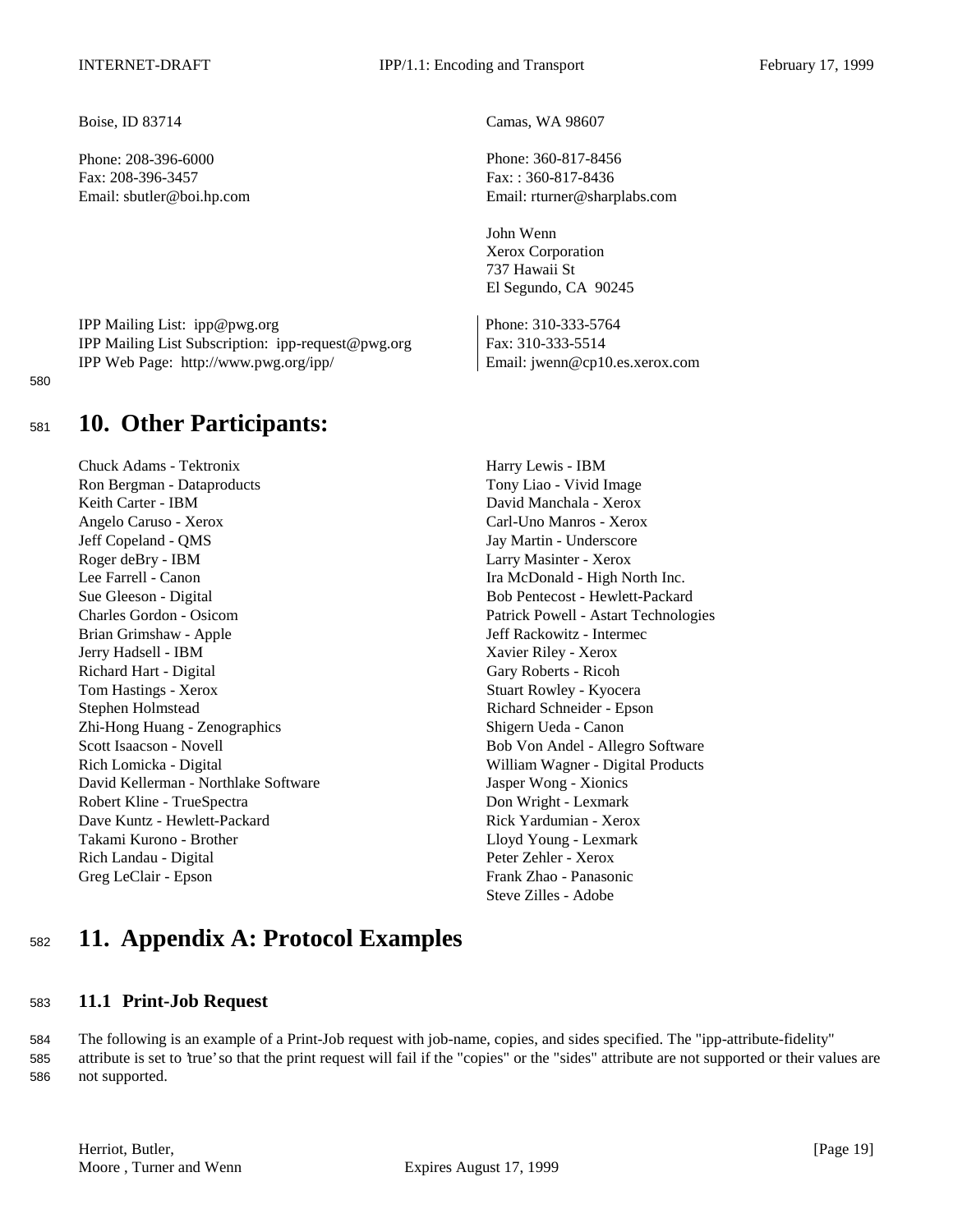| <b>Octets</b>               | <b>Symbolic Value</b>       | <b>Protocol field</b>    |
|-----------------------------|-----------------------------|--------------------------|
| 0x0101                      | 1.1                         | version-number           |
| 0x0002                      | Print-Job                   | operation-id             |
| 0x00000001                  | 1                           | request-id               |
| 0x01                        | start operation-attributes  | operation-attributes-tag |
| 0x47                        | charset type                | value-tag                |
| 0x0012                      |                             | name-length              |
| attributes-charset          | attributes-charset          | name                     |
| 0x0008                      |                             | value-length             |
| us-ascii                    | US-ASCII                    | value                    |
| 0x48                        | natural-language type       | value-tag                |
| 0x001B                      |                             | name-length              |
| attributes-natural-language | attributes-natural-language | name                     |
| 0x0005                      |                             | value-length             |
| en-us                       | en-US                       | value                    |
| 0x45                        | uri type                    | value-tag                |
| 0x000B                      |                             | name-length              |
| printer-uri                 | printer-uri                 | name                     |
| 0x0015                      |                             | value-length             |
| ipp://forest/pinetree       | printer pinetree            | value                    |
| 0x42                        | nameWithoutLanguage type    | value-tag                |
| 0x0008                      |                             | name-length              |
| job-name                    | job-name                    | name                     |
| 0x0006                      |                             | value-length             |
| foobar                      | foobar                      | value                    |
| 0x22                        | boolean type                | value-tag                |
| 0x0016                      |                             | name-length              |
| ipp-attribute-fidelity      | ipp-attribute-fidelity      | name                     |
| 0x0001                      |                             | value-length             |
| 0x01                        | true                        | value                    |
| 0x02                        | start job-attributes        | job-attributes-tag       |
| 0x21                        | integer type                | value-tag                |
| 0x0006                      |                             | name-length              |
| copies                      | copies                      | name                     |
| 0x0004                      |                             | value-length             |
| 0x00000014                  | 20                          | value                    |
| 0x44                        | keyword type                | value-tag                |
| 0x0005                      |                             | name-length              |
| sides                       | sides                       | name                     |
| 0x0013                      |                             | value-length             |
| two-sided-long-edge         | two-sided-long-edge         | value                    |
| 0x03                        | end-of-attributes           | end-of-attributes-tag    |
| %!PS                        | <postscript></postscript>   | data                     |
|                             |                             |                          |

## <sup>587</sup> **11.2 Print-Job Response (successful)**

588 Here is an example of a successful Print-Job response to the previous Print-Job request. The printer supported the "copies" and 589 "sides" attributes and their supplied values. The status code returned is 'successful-ok'.

| <b>Octets</b> | <b>Symbolic Value</b> | <b>Protocol field</b> |
|---------------|-----------------------|-----------------------|
| 0x0101        |                       | version-number        |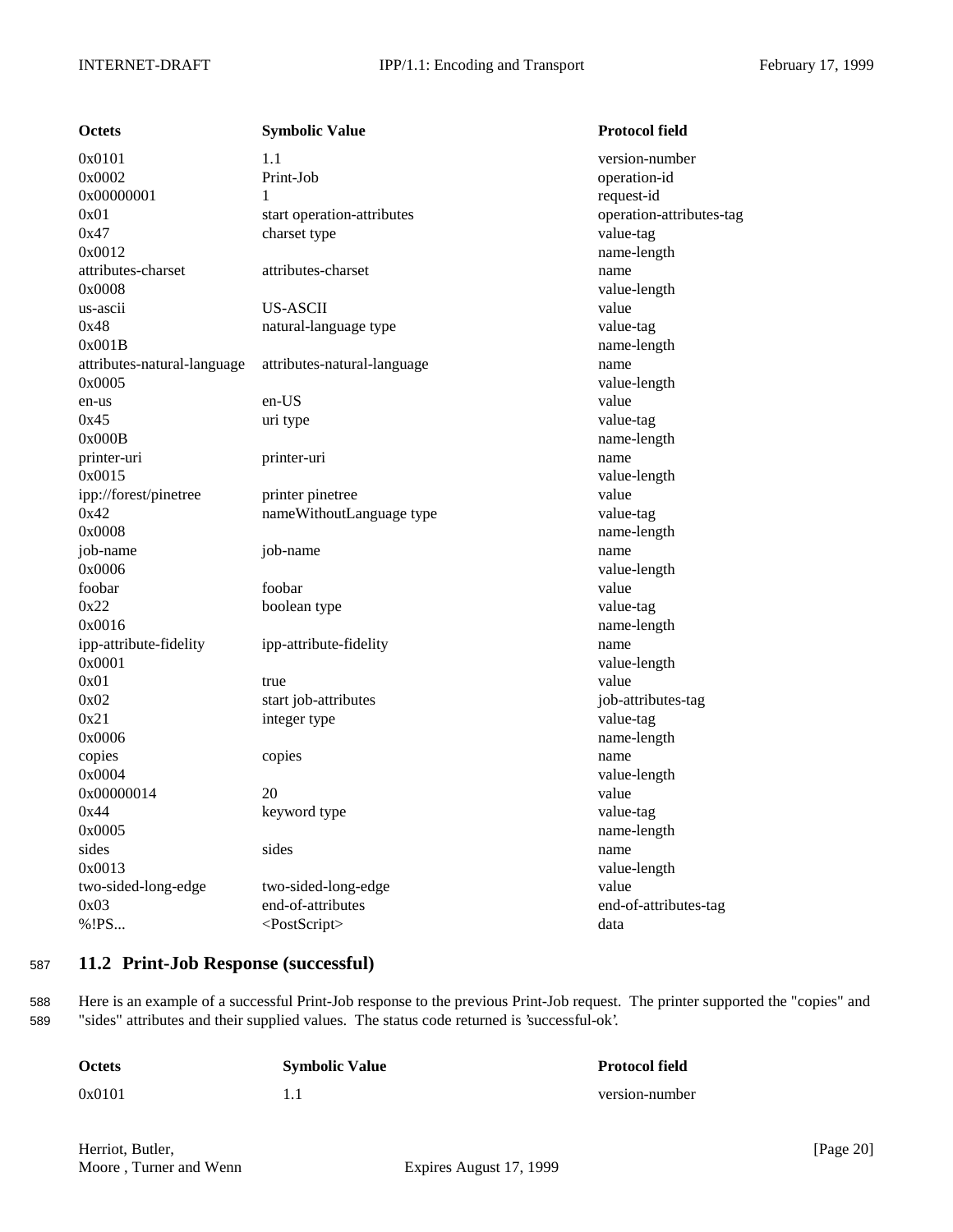| <b>Octets</b>               | <b>Symbolic Value</b>       | <b>Protocol field</b>    |
|-----------------------------|-----------------------------|--------------------------|
| 0x0000                      | successful-ok               | status-code              |
| 0x00000001                  | 1                           | request-id               |
| 0x01                        | start operation-attributes  | operation-attributes-tag |
| 0x47                        | charset type                | value-tag                |
| 0x0012                      |                             | name-length              |
| attributes-charset          | attributes-charset          | name                     |
| 0x0008                      |                             | value-length             |
| us-ascii                    | <b>US-ASCII</b>             | value                    |
| 0x48                        | natural-language type       | value-tag                |
| 0x001B                      |                             | name-length              |
| attributes-natural-language | attributes-natural-language | name                     |
| 0x0005                      |                             | value-length             |
| en-us                       | en-US                       | value                    |
| 0x41                        | textWithoutLanguage type    | value-tag                |
| 0x000E                      |                             | name-length              |
| status-message              | status-message              | name                     |
| 0x000D                      |                             | value-length             |
| successful-ok               | successful-ok               | value                    |
| 0x02                        | start job-attributes        | job-attributes-tag       |
| 0x21                        | integer                     | value-tag                |
| 0x0006                      |                             | name-length              |
| job-id                      | job-id                      | name                     |
| 0x0004                      |                             | value-length             |
| 147                         | 147                         | value                    |
| 0x45                        | uri type                    | value-tag                |
| 0x0007                      |                             | name-length              |
| job-uri                     | job-uri                     | name                     |
| 0x0019                      |                             | value-length             |
| ipp://forest/pinetree/123   | job 123 on pinetree         | value                    |
| 0x23                        | nameWithoutLanguage type    | value-tag                |
| 0x0009                      |                             | name-length              |
| job-state                   | job-state                   | name                     |
| 0x0004                      |                             | value-length             |
| 0x0003                      | pending                     | value                    |
| 0x03                        | end-of-attributes           | end-of-attributes-tag    |

## <sup>590</sup> **11.3 Print-Job Response (failure)**

 Here is an example of an unsuccessful Print-Job response to the previous Print-Job request. It fails because, in this case, the printer does not support the "sides" attribute and because the value '20' for the "copies" attribute is not supported. Therefore, no job is created, and neither a "job-id" nor a "job-uri" operation attribute is returned. The error code returned is 'client-error-attributes-or-values-not-supported' (0x040B).

<sup>595</sup>

| <b>Octets</b> | <b>Symbolic Value</b>                           | <b>Protocol field</b>   |
|---------------|-------------------------------------------------|-------------------------|
| 0x0101        | 1.1                                             | version-number          |
| 0x040B        | client-error-attributes-or-values-not-supported | status-code             |
| 0x00000001    |                                                 | request-id              |
| 0x01          | start operation-attributes                      | operation-attribute tag |
| 0x47          | charset type                                    | value-tag               |
| 0x0012        |                                                 | name-length             |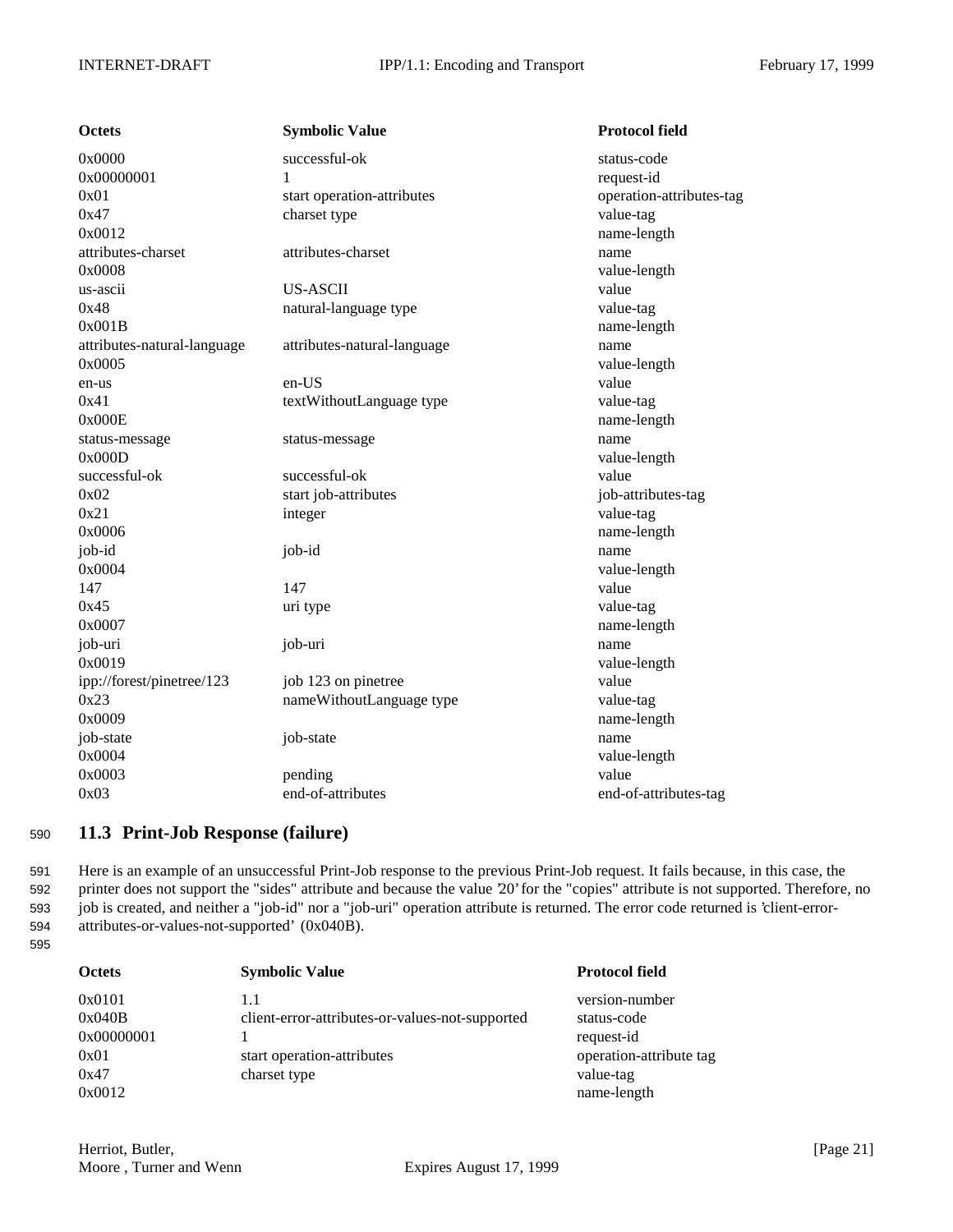| <b>Octets</b>            | <b>Symbolic Value</b>                           | <b>Protocol field</b>      |
|--------------------------|-------------------------------------------------|----------------------------|
| attributes-charset       | attributes-charset                              | name                       |
| 0x0008                   |                                                 | value-length               |
| us-ascii                 | <b>US-ASCII</b>                                 | value                      |
| 0x48                     | natural-language type                           | value-tag                  |
| 0x001B                   |                                                 | name-length                |
| attributes-natural-      | attributes-natural-language                     | name                       |
| language                 |                                                 |                            |
| 0x0005                   |                                                 | value-length               |
| en-us                    | en-US                                           | value                      |
| 0x41                     | textWithoutLanguage type                        | value-tag                  |
| 0x000E                   |                                                 | name-length                |
| status-message           | status-message                                  | name                       |
| 0x002F                   |                                                 | value-length               |
| client-error-attributes- | client-error-attributes-or-values-not-supported | value                      |
| or-values-not-           |                                                 |                            |
| supported                |                                                 |                            |
| 0x05                     | start unsupported-attributes                    | unsupported-attributes tag |
| 0x21                     | integer type                                    | value-tag                  |
| 0x0006                   |                                                 | name-length                |
| copies                   | copies                                          | name                       |
| 0x0004                   |                                                 | value-length               |
| 0x00000014               | 20                                              | value                      |
| 0x10                     | unsupported (type)                              | value-tag                  |
| 0x0005                   |                                                 | name-length                |
| sides                    | sides                                           | name                       |
| 0x0000                   |                                                 | value-length               |
| 0x03                     | end-of-attributes                               | end-of-attributes-tag      |

## <sup>596</sup> **11.4 Print-Job Response (success with attributes ignored)**

 Here is an example of a successful Print-Job response to a Print-Job request like the previous Print-Job request, except that the value of 'ipp-attribute-fidelity' is false. The print request succeeds, even though, in this case, the printer supports neither the "sides" attribute nor the value '20' for the "copies" attribute. Therefore, a job is created, and both a "job-id" and a "job-uri" operation attribute are returned. The unsupported attributes are also returned in an Unsupported Attributes Group. The error code returned is 'successful-ok-ignored-or-substituted-attributes' (0x0001).

602

| <b>Octets</b>               | <b>Symbolic Value</b>                           | <b>Protocol field</b>    |
|-----------------------------|-------------------------------------------------|--------------------------|
| 0x0101                      | 1.1                                             | version-number           |
| 0x0001                      | successful-ok-ignored-or-substituted-attributes | status-code              |
| 0x00000001                  |                                                 | request-id               |
| 0x01                        | start operation-attributes                      | operation-attributes-tag |
| 0x47                        | charset type                                    | value-tag                |
| 0x0012                      |                                                 | name-length              |
| attributes-charset          | attributes-charset                              | name                     |
| 0x0008                      |                                                 | value-length             |
| us-ascii                    | US-ASCII                                        | value                    |
| 0x48                        | natural-language type                           | value-tag                |
| 0x001B                      |                                                 | name-length              |
| attributes-natural-language | attributes-natural-language                     | name                     |
| 0x0005                      |                                                 | value-length             |
| en-us                       | $en-US$                                         | value                    |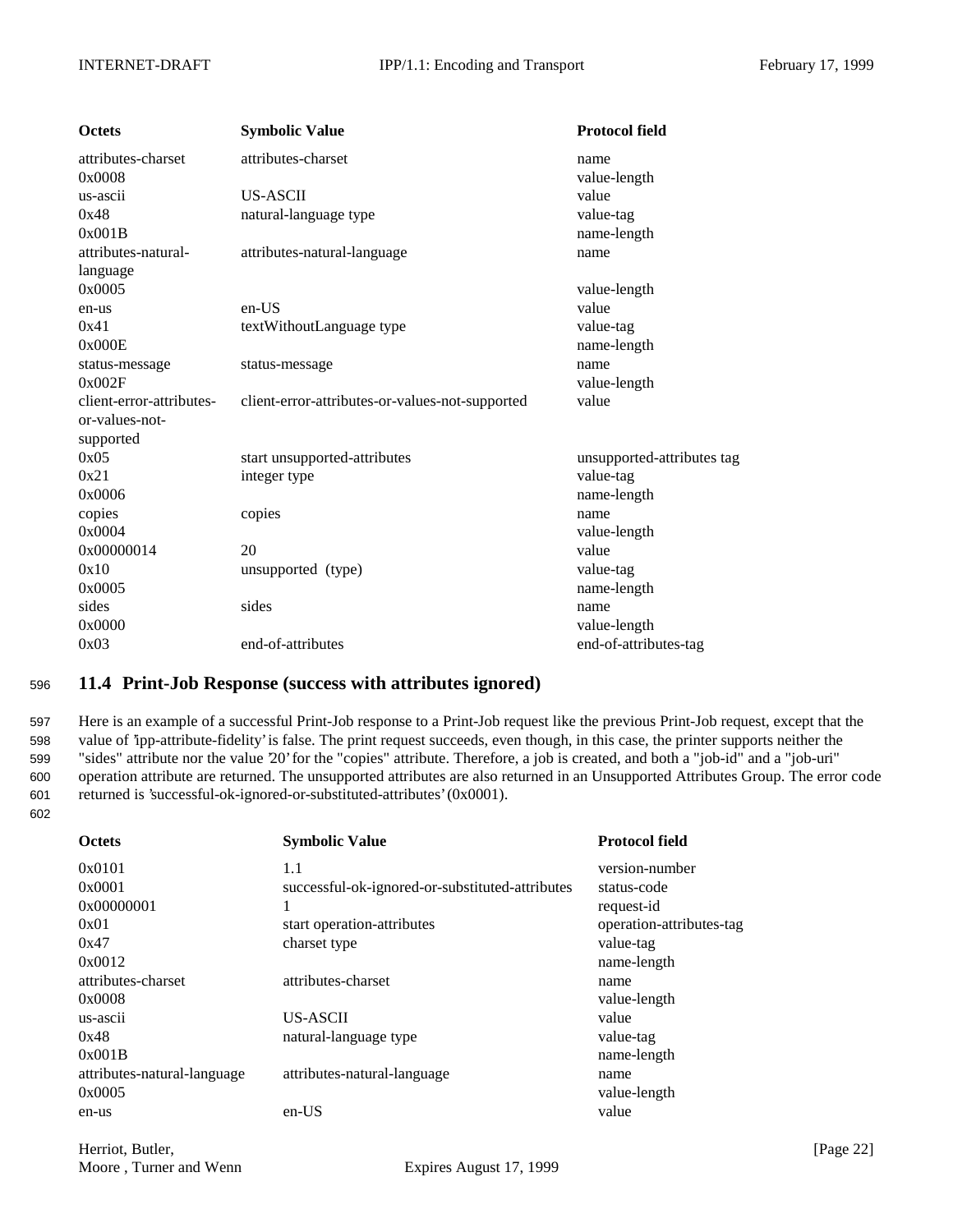| <b>Octets</b>             | <b>Symbolic Value</b>                           | <b>Protocol field</b>      |
|---------------------------|-------------------------------------------------|----------------------------|
| 0x41                      | textWithoutLanguage type                        | value-tag                  |
| 0x000E                    |                                                 | name-length                |
| status-message            | status-message                                  | name                       |
| 0x002F                    |                                                 | value-length               |
| successful-ok-ignored-or- | successful-ok-ignored-or-substituted-attributes | value                      |
| substituted-attributes    |                                                 |                            |
| 0x05                      | start unsupported-attributes                    | unsupported-attributes tag |
| 0x21                      | integer type                                    | value-tag                  |
| 0x0006                    |                                                 | name-length                |
| copies                    | copies                                          | name                       |
| 0x0004                    |                                                 | value-length               |
| 0x00000014                | 20                                              | value                      |
| 0x10                      | unsupported (type)                              | value-tag                  |
| 0x0005                    |                                                 | name-length                |
| sides                     | sides                                           | name                       |
| 0x0000                    |                                                 | value-length               |
| 0x02                      | start job-attributes                            | job-attributes-tag         |
| 0x21                      | integer                                         | value-tag                  |
| 0x0006                    |                                                 | name-length                |
| job-id                    | job-id                                          | name                       |
| 0x0004                    |                                                 | value-length               |
| 147                       | 147                                             | value                      |
| 0x45                      | uri type                                        | value-tag                  |
| 0x0007                    |                                                 | name-length                |
| job-uri                   | job-uri                                         | name                       |
| 0x0019                    |                                                 | value-length               |
| ipp://forest/pinetree/123 | job 123 on pinetree                             | value                      |
| 0x23                      | nameWithoutLanguage type                        | value-tag                  |
| 0x0009                    |                                                 | name-length                |
| job-state                 | job-state                                       | name                       |
| 0x0004                    |                                                 | value-length               |
| 0x0003                    | pending                                         | value                      |
| 0x03                      | end-of-attributes                               | end-of-attributes-tag      |

603

## <sup>604</sup> **11.5 Print-URI Request**

605 The following is an example of Print-URI request with copies and job-name parameters:

| <b>Octets</b>      | <b>Symbolic Value</b>      | <b>Protocol field</b>    |
|--------------------|----------------------------|--------------------------|
| 0x0101             | 1.1                        | version-number           |
| 0x0003             | Print-URI                  | operation-id             |
| 0x00000001         |                            | request-id               |
| 0x01               | start operation-attributes | operation-attributes-tag |
| 0x47               | charset type               | value-tag                |
| 0x0012             |                            | name-length              |
| attributes-charset | attributes-charset         | name                     |
| 0x0008             |                            | value-length             |
| us-ascii           | US-ASCII                   | value                    |
| 0x48               | natural-language type      | value-tag                |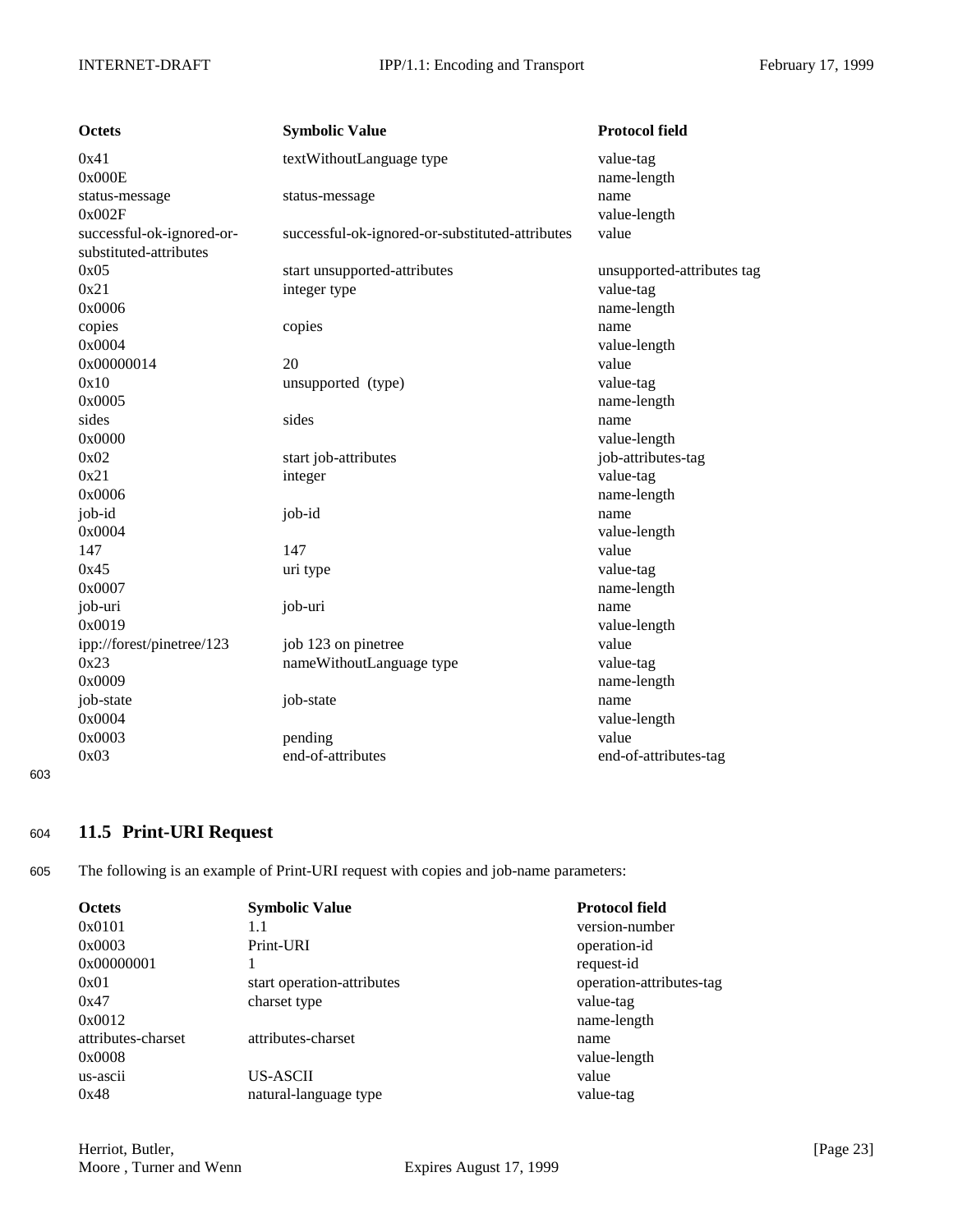| <b>Octets</b><br>0x001B | <b>Symbolic Value</b>       | <b>Protocol field</b><br>name-length |
|-------------------------|-----------------------------|--------------------------------------|
| attributes-natural-     | attributes-natural-language | name                                 |
| language                |                             |                                      |
| 0x0005                  |                             | value-length                         |
| en-us                   | $en-US$                     | value                                |
| 0x45                    | uri type                    | value-tag                            |
| 0x000B                  |                             | name-length                          |
| printer-uri             | printer-uri                 | name                                 |
| 0x0015                  |                             | value-length                         |
| ipp://forest/pinetree   | printer pinetree            | value                                |
| 0x45                    | uri type                    | value-tag                            |
| 0x000C                  |                             | name-length                          |
| document-uri            | document-uri                | name                                 |
| 0x0011                  |                             | value-length                         |
| ftp://foo.com/foo       | ftp://foo.com/foo           | value                                |
| 0x42                    | nameWithoutLanguage type    | value-tag                            |
| 0x0008                  |                             | name-length                          |
| job-name                | job-name                    | name                                 |
| 0x0006                  |                             | value-length                         |
| foobar                  | foobar                      | value                                |
| 0x02                    | start job-attributes        | job-attributes-tag                   |
| 0x21                    | integer type                | value-tag                            |
| 0x0006                  |                             | name-length                          |
| copies                  | copies                      | name                                 |
| 0x0004                  |                             | value-length                         |
| 0x00000001              |                             | value                                |
| 0x03                    | end-of-attributes           | end-of-attributes-tag                |

## <sup>606</sup> **11.6 Create-Job Request**

607 The following is an example of Create-Job request with no parameters and no attributes:

| <b>Octets</b>       | <b>Symbolic Value</b>       | <b>Protocol field</b>    |
|---------------------|-----------------------------|--------------------------|
| 0x0101              | 1.1                         | version-number           |
| 0x0005              | Create-Job                  | operation-id             |
| 0x00000001          | 1                           | request-id               |
| 0x01                | start operation-attributes  | operation-attributes-tag |
| 0x47                | charset type                | value-tag                |
| 0x0012              |                             | name-length              |
| attributes-charset  | attributes-charset          | name                     |
| 0x0008              |                             | value-length             |
| us-ascii            | US-ASCII                    | value                    |
| 0x48                | natural-language type       | value-tag                |
| 0x001B              |                             | name-length              |
| attributes-natural- | attributes-natural-language | name                     |
| language            |                             |                          |
| 0x0005              |                             | value-length             |
| en-us               | $en-US$                     | value                    |
| 0x45                | uri type                    | value-tag                |
| 0x000B              |                             | name-length              |
| printer-uri         | printer-uri                 | name                     |
| 0x0015              |                             | value-length             |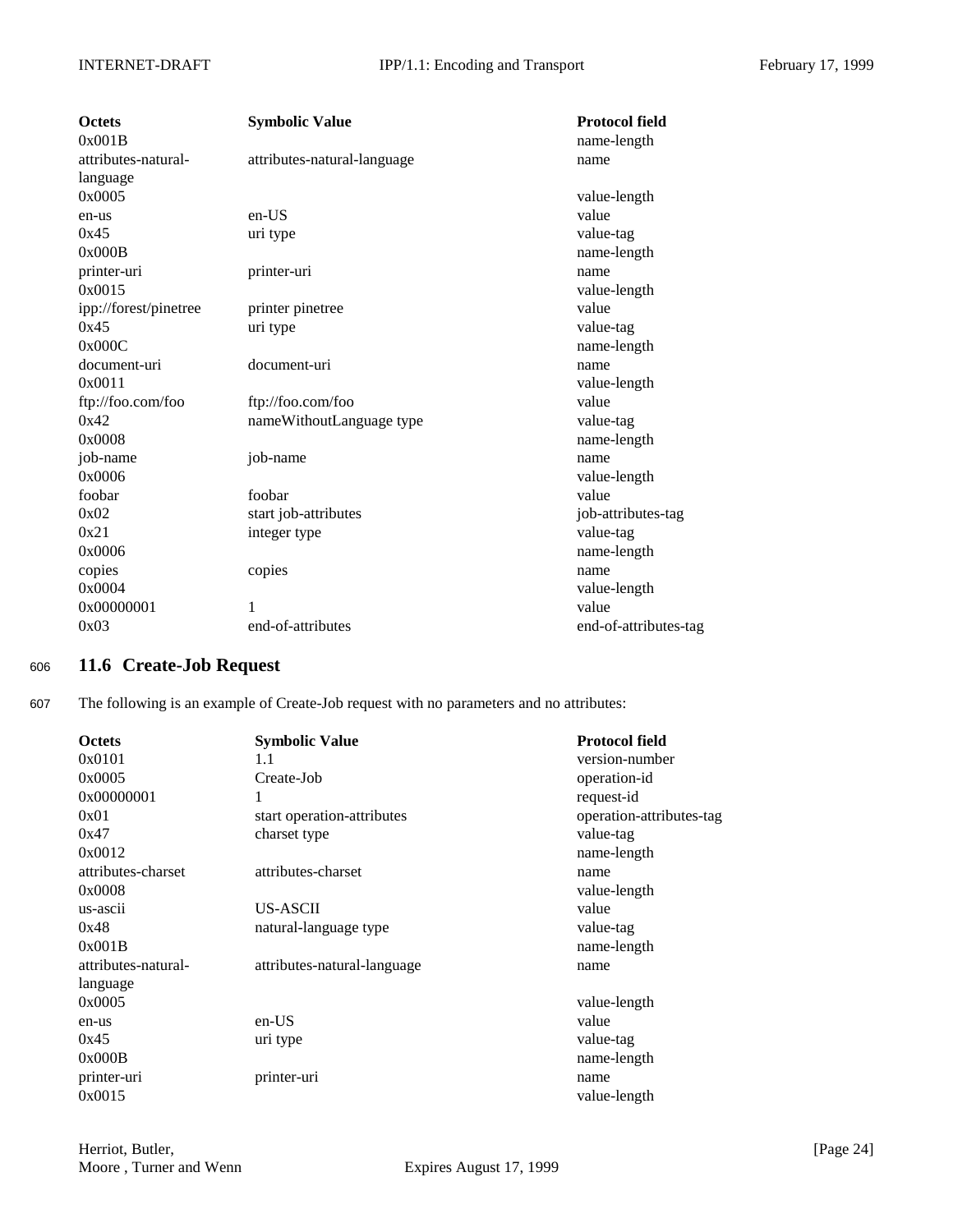| <b>Octets</b>         | <b>Symbolic Value</b> | <b>Protocol field</b> |
|-----------------------|-----------------------|-----------------------|
| ipp://forest/pinetree | printer pinetree      | value                 |
| 0x03                  | end-of-attributes     | end-of-attributes-tag |

## <sup>608</sup> **11.7 Get-Jobs Request**

609 The following is an example of Get-Jobs request with parameters but no attributes:

| <b>Octets</b>               | <b>Symbolic Value</b>       | <b>Protocol field</b>    |
|-----------------------------|-----------------------------|--------------------------|
| 0x0101                      | 1.1                         | version-number           |
| 0x000A                      | Get-Jobs                    | operation-id             |
| 0x00000123                  | 0x123                       | request-id               |
| 0x01                        | start operation-attributes  | operation-attributes-tag |
| 0x47                        | charset type                | value-tag                |
| 0x0012                      |                             | name-length              |
| attributes-charset          | attributes-charset          | name                     |
| 0x0008                      |                             | value-length             |
| us-ascii                    | <b>US-ASCII</b>             | value                    |
| 0x48                        | natural-language type       | value-tag                |
| 0x001B                      |                             | name-length              |
| attributes-natural-language | attributes-natural-language | name                     |
| 0x0005                      |                             | value-length             |
| en-us                       | en-US                       | value                    |
| 0x45                        | uri type                    | value-tag                |
| 0x000B                      |                             | name-length              |
| printer-uri                 | printer-uri                 | name                     |
| 0x0015                      |                             | value-length             |
| ipp://forest/pinetree       | printer pinetree            | value                    |
| 0x21                        | integer type                | value-tag                |
| 0x0005                      |                             | name-length              |
| limit                       | limit                       | name                     |
| 0x0004                      |                             | value-length             |
| 0x00000032                  | 50                          | value                    |
| 0x44                        | keyword type                | value-tag                |
| 0x0014                      |                             | name-length              |
| requested-attributes        | requested-attributes        | name                     |
| 0x0006                      |                             | value-length             |
| job-id                      | job-id                      | value                    |
| 0x44                        | keyword type                | value-tag                |
| 0x0000                      | additional value            | name-length              |
| 0x0008                      |                             | value-length             |
| job-name                    | job-name                    | value                    |
| 0x44                        | keyword type                | value-tag                |
| 0x0000                      | additional value            | name-length              |
| 0x000F                      |                             | value-length             |
| document-format             | document-format             | value                    |
| 0x03                        | end-of-attributes           | end-of-attributes-tag    |

## <sup>610</sup> **11.8 Get-Jobs Response**

611 The following is an of Get-Jobs response from previous request with 3 jobs. The Printer returns no information about the second

612 job (because of security reasons):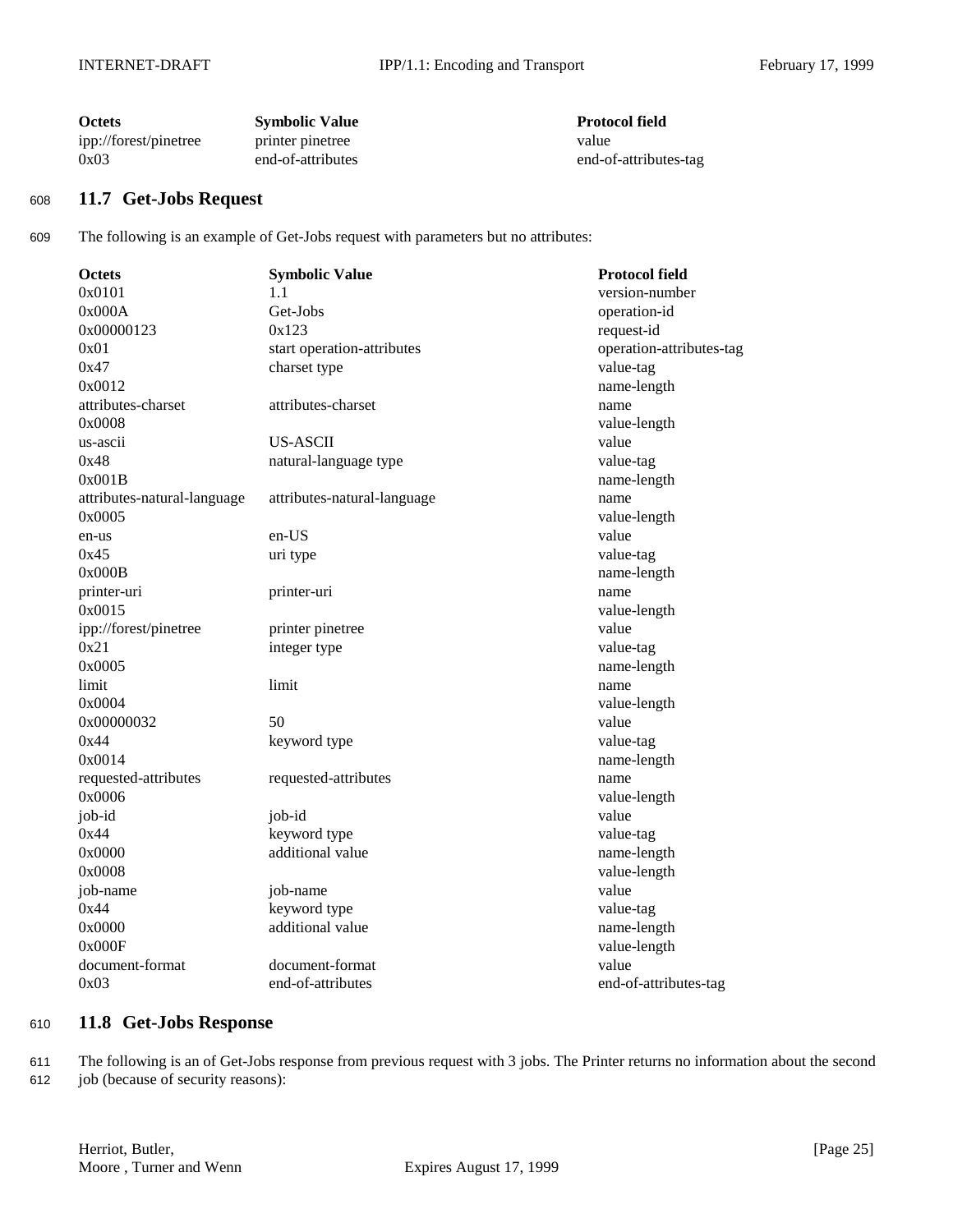**Octets Symbolic Value Protocol field**  $0x0101$  1.1 version-number 0x0000 successful-ok status-code  $0x00000123$   $0x123$  request-id (echoed back) 0x01 start operation-attributes operation-attribute-tag 0x47 charset type charset type value-tag 0x0012 name-length attributes-charset attributes-charset name 0x000A value-length ISO-8859-1 ISO-8859-1 value 0x48 natural-language type value-tag 0x001B name-length attributes-natural-language attributes-natural-language name 0x0005 value-length en-us en-US value 0x41 textWithoutLanguage type value-tag 0x000E name-length status-message status-message name 0x000D value-length successful-ok successful-ok value 0x02 start job-attributes (1st object) job-attributes-tag 0x21 integer type value-tag 0x0006 name-length job-id job-id name 0x0004 value-length 147 value 0x36 nameWithLanguage value-tag 0x0008 name-length job-name job-name name 0x000C value-length 0x0005 sub-value-length fr-ca fr-CA value 0x0003 sub-value-length fou **fou** fou **fou have the set of the set of the set of the set of the set of the set of the set of the set of the set of the set of the set of the set of the set of the set of the set of the set of the set of the set o** 0x02 start job-attributes (2nd object) job-attributes-tag 0x02 start job-attributes (3rd object) job-attributes-tag 0x21 integer type value-tag 0x0006 name-length job-id job-id name 0x0004 value-length 148 and 149 value of the state of the state of the state of the state of the state of the state of the state of the state of the state of the state of the state of the state of the state of the state of the state of the st 0x36 nameWithLanguage value-tag 0x0008 name-length job-name job-name name 0x0012 value-length 0x0005 sub-value-length de-CH de-CH value 0x0009 sub-value-length isch guet isch guet name

0x03 end-of-attributes end-of-attributes-tag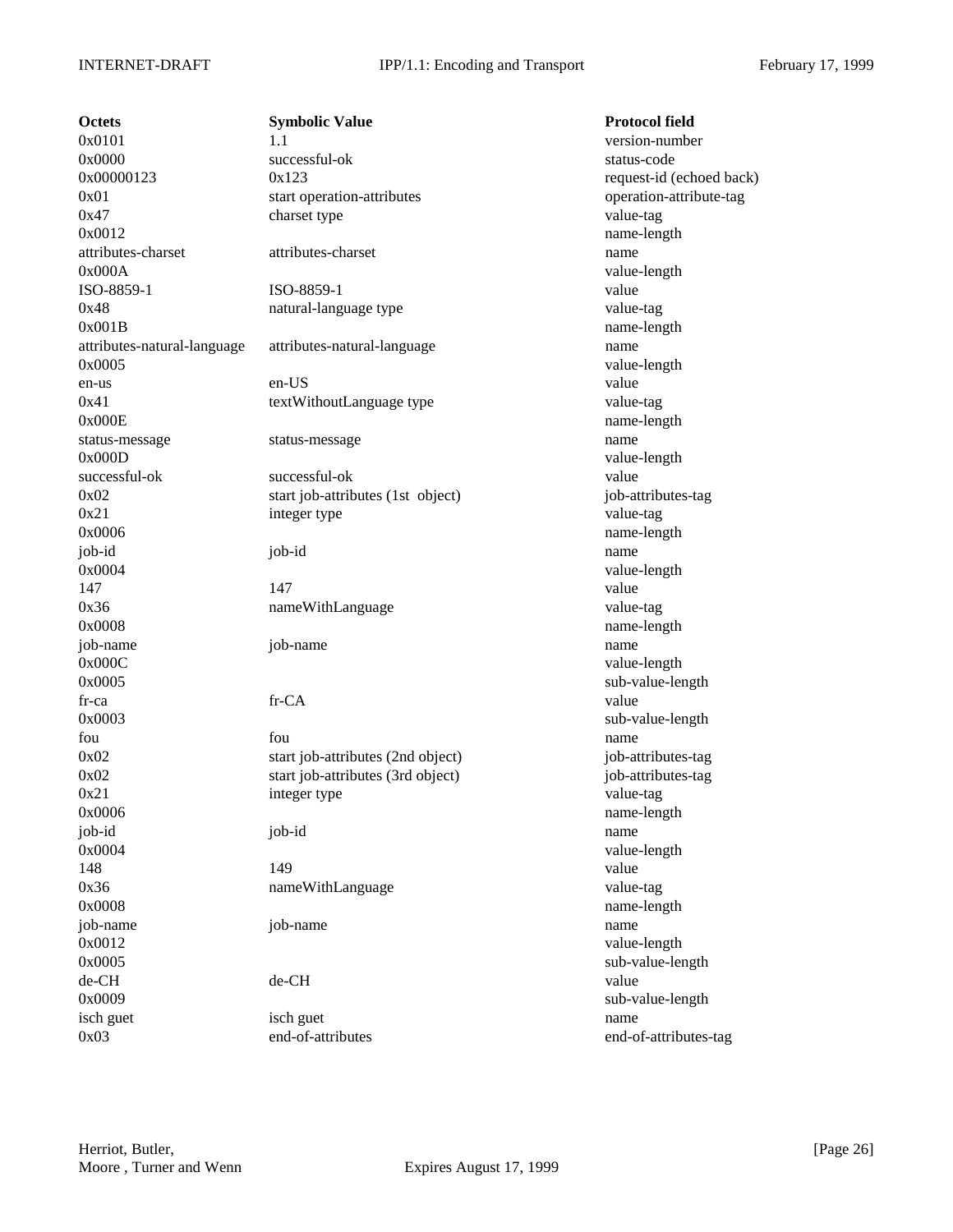# **12. Appendix C: Registration of MIME Media Type Information for "application/ipp"**

 This appendix contains the information that IANA requires for registering a MIME media type. The information following this paragraph will be forwarded to IANA to register application/ipp whose contents are defined in Section 3 "Encoding of the Operation Layer" in this document:

**MIME type name:** application

#### **MIME subtype name:** ipp

 A Content-Type of "application/ipp" indicates an Internet Printing Protocol message body (request or response). Currently there are two versions: IPP/1.0, and IPP/1.1, whose syntax is described in Section 3 "Encoding of the Operation Layer" of [ipp-pro-10] and [ipp-pro], respectively, and whose semantics are described in [ipp-mod-10] and [ipp-mod], respectively.

- **Required parameters:** none
- **Optional parameters:** none
- **Encoding considerations:**

 IPP/1.1 protocol requests/responses MAY contain long lines and ALWAYS contain binary data (for example attribute value lengths).

#### **Security considerations:**

 IPP/1.1 protocol requests/responses do not introduce any security risks not already inherent in the underlying transport protocols. Protocol mixed-version interworking rules in [ipp-mod] as well as protocol encoding rules in [ipp-pro] are complete and unambiguous.

#### **Interoperability considerations:**

 IPP/1.1 requests (generated by clients) and responses (generated by servers) MUST comply with all conformance requirements imposed by the normative specifications [ipp-mod] and [ipp-pro]. Protocol encoding rules specified in [ipp-pro] are comprehensive, so that interoperability between conforming implementations is guaranteed (although support for specific optional features is not ensured). Both the "charset" and "natural-language" of all IPP/1.1 attribute values which are a LOCALIZED-STRING are explicit within IPP protocol requests/responses (without recourse to any external information in HTTP, SMTP, or other message transport headers).

 IPP/1.1 servers MUST support both IPP/1.0 and IPP/1.1. See the section in [ipp-pro] entitled "Compatibility with IPP/1.0 Implementations" for a discussion of compatibility with IPP/1.0.

### **Published specification:**

- [ipp-mod-10] Isaacson, S., deBry, R., Hastings, T., Herriot, R., Powell, P., "Internet Printing Protocol/1.0: Model and Semantics" draft-ietf-ipp-model-11.txt, November, 1998.
- [ipp-mod] Isaacson, S., deBry, R., Hastings, T., Herriot, R., Powell, P., "Internet Printing Protocol/1.1: Model and Semantics" draft-ietf-ipp-model-v11-00.txt, February, 1999.
- [ipp-pro] Herriot, R., Butler, S., Moore, P., Turner, R., "Internet Printing Protocol/1.1: Encoding and Transport", draft-ietf-ipp-protocol-v11-00.txt, February, 1999.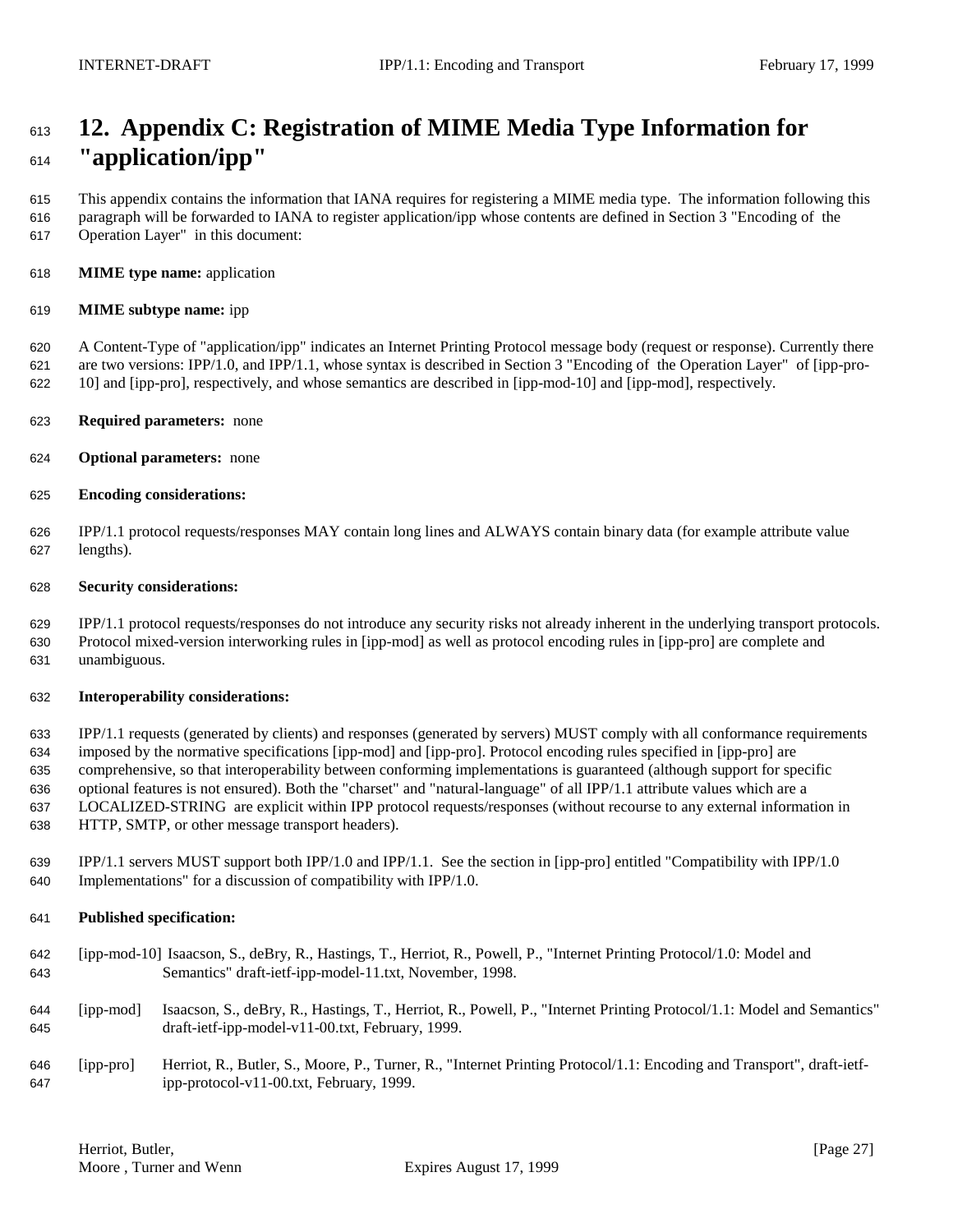#### **Applications which use this media type:**

 Internet Printing Protocol (IPP) print clients and print servers, communicating using HTTP/1.1 (see [IPP-PRO]), SMTP/ESMTP, FTP, or other transport protocol. Messages of type "application/ipp" are self-contained and transport-independent, including

"charset" and "natural-language" context for any LOCALIZED-STRING value.

### **Person & email address to contact for further information:**

 Tom Hastings Xerox Corporation 737 Hawaii St. ESAE-231 El Segundo, CA Phone: 310-333-6413 Fax: 310-333-5514 Email: thastings@cp10.es.xerox.com or Robert Herriot Xerox Corporation 3400 Hillview Ave., Bldg #1 Palo Alto, CA 94304 Phone: 650-813-7696 Fax: 650-813-6860 Email: robert.herriot@pahv.xerox.com **Intended usage:**

COMMON

# **13. Appendix D: Notices**

 The IETF takes no position regarding the validity or scope of any intellectual property or other rights that might be claimed to pertain to the implementation or use of the technology described in this document or the extent to which any license under such rights might or might not be available; neither does it represent that it has made any effort to identify any such rights. Information on the IETF's procedures with respect to rights in standards-track and standards-related documentation can be found in BCP- 11[BCP-11]. Copies of claims of rights made available for publication and any assurances of licenses to be made available, or the result of an attempt made to obtain a general license or permission for the use of such proprietary rights by implementers or users of this specification can be obtained from the IETF Secretariat.

 The IETF invites any interested party to bring to its attention any copyrights, patents or patent applications, or other proprietary rights which may cover technology that may be required to practice this standard. Please address the information to the IETF Executive Director.

Copyright (C)The Internet Society (1999). All Rights Reserved

 This document and translations of it may be copied and furnished to others, and derivative works that comment on or otherwise explain it or assist in its implementation may be prepared, copied, published and distributed, in whole or in part, without restriction of any kind, provided that the above copyright notice and this paragraph are included on all such copies and derivative works. However, this document itself may not be modified in any way, such as by removing the copyright notice or references to the Internet Society or other Internet organizations, except as needed for the purpose of developing Internet standards in which